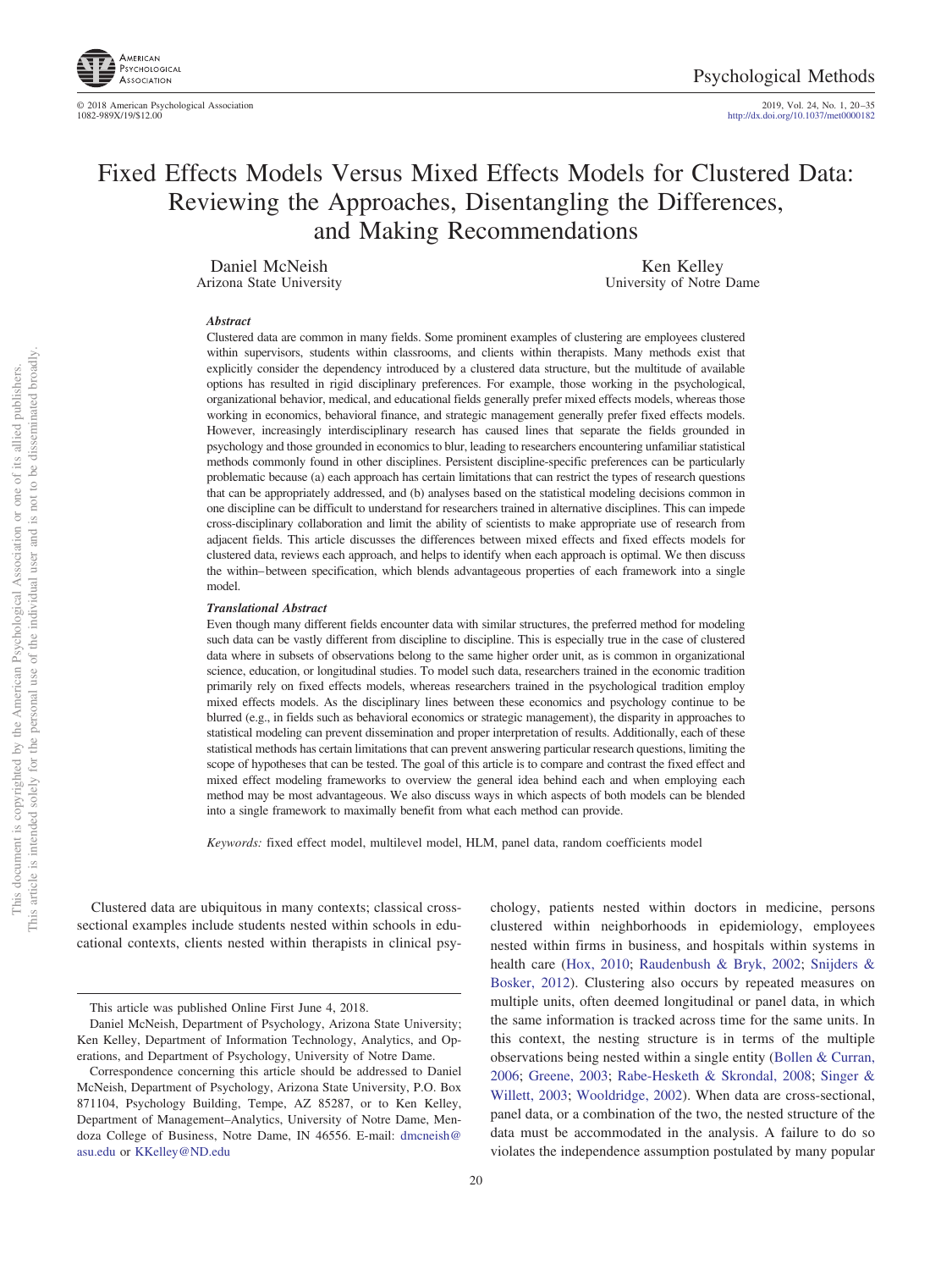models, which leads to biased standard error estimates (often downwardly biased) and improper statistical inferences (e.g., [Li](#page-14-5)[ang & Zeger, 1986;](#page-14-5) [Maas & Hox, 2005;](#page-14-6) [Moulton, 1986,](#page-14-7) [1990;](#page-14-8) [Raudenbush & Bryk, 2002;](#page-14-1) [Wooldridge, 2003\)](#page-15-1).

Fortunately, several methods exist to account for clustering so that inferences made with clustered data are appropriate and yield test statistics that align with the theoretical properties (e.g., wellbehaved Type I error rates and confidence interval coverage). There are strong disciplinary preferences by which clustered data are modeled [\(McNeish, Stapleton, & Silverman, 2017\)](#page-14-9). For example, a review performed by [Bauer and Sterba \(2011\)](#page-13-2) found that about 94% of psychology studies between 2006 and 2011 accounted for clustering via mixed effects models (MEMs). Conversely, a review by [Petersen \(2009\)](#page-14-10) showed almost the exact *opposite* trend in econometrics— only 3% of studies reviewed used MEMs. As noted in [McNeish et al. \(2017\),](#page-14-9) MEMs are so frequently used in psychological research that it has, for all intents and purposes, become synonymous with modeling clustered data. However, as noted by recent articles [\(Huang, 2016;](#page-14-11) [McNeish &](#page-14-12) [Stapleton, 2016\)](#page-14-12), several alternative methods exist for modeling clustered data. In addition to classical approaches, such as withinsubjects analysis of variance and multivariate analysis of variance for modeling clustered data (e.g., [Maxwell, Delaney, & Kelley,](#page-14-13) [2018\)](#page-14-13), more modern approaches have included the use of MEMs, which have become popular in psychology, or fixed effects models (FEMs), which have become popular in fields grounded in economics. Recent studies have contrasted the typical approach for modeling clustered data in psychology to methods common in biostatistics, such as generalized estimating equations [\(McNeish et](#page-14-9) [al., 2017\)](#page-14-9), and survey methodology methods, such as Taylor series linearization [\(Huang, 2016\)](#page-14-11). However, there has been less attention paid to differences between MEMs that are widely adopted by psychologists and FEMs that tend to be preferred by researchers working in the econometric tradition. Given that there can be considerable disparities in training within psychology-adjacent fields (e.g., industrial-organizational psychology, management studies, education, and policy studies), researchers trained in one tradition may have difficulty comprehending the rationale behind the analytic methods chosen by their colleagues within their own field but trained in another statistical tradition. This may result in difficulty interpreting statistical results in such fields, which can cause confusion and inhibit the pace of development as such fields move forward.

This article reviews FEMs, which are popular in fields grounded in an econometrics tradition [\(A. Bell & Jones, 2015\)](#page-13-3) but not well known in psychology. We provide comparisons between the FEMs and MEMs, making recommendations for when each should be used. Generally, FEMs account for a clustered data structure by including the cluster affiliation information directly into the model as a predictor (i.e., a fixed effect) rather than treating clusterspecific quantities as random effects. In other words, FEMs are equivalent to adding categorical predictors to the model representing the cluster variable (e.g., including an intercept for each person in a longitudinal model). Some researchers in fields related to economics have gone so far as to refer to the FEM framework as the "gold standard" for modeling clustered data [\(Schurer & Yong,](#page-14-14) [2012\)](#page-14-14). In the political science literature, in which the econometric tradition has a strong presence, a recent article by [A. Bell and](#page-13-3) [Jones \(2015\)](#page-13-3) tried to dissuade researchers from using FEMs, arguing that they are overused much in the same way that [McNeish](#page-14-9) [et al. \(2017\)](#page-14-9) argued that MEMs are overused in psychology. Clearly, some clarification and recommendations are needed to help clarify when each method is appropriate.

Despite the high praise for, and near ubiquity of, FEMs in the econometrics and related literatures, psychological researchers seem largely indifferent with this modeling framework. As evidence for this claim, we searched two flagship empirical psychology journals for references to FEMs and MEMs: *Journal of Personality and Social Psychology* and *Journal of Applied Psychology*, during the publication years 2015 and 2016. In the *Journal of Personality and Social Psychology*, 0 of 247 studies contain the phrase "fixed effects model" or "fixed-effects model." When searching for "fixed effect" instead, we found three studies, but each of these referred to fixed factors in a fixed effects ANOVA context or a fixed effect in a MEM context. In the *Journal of Applied Psychology,* we found three studies from a possible 399 articles (0.8%) containing the phrase "fixed effects model" or "fixed-effects model" as used in an FEM context. The more relaxed search term "fixed effect" yielded two additional studies, but both of these additional used the phrase in the context of ANOVA or MEMs. In a pair of searches performed in leading economic journals, 33 of 79 articles (42%) published in the *Quarterly Journal of Economics* during the same time period featured FEMs, and 131 of 248 articles published in the *Journal of Financial Economics* (53%) featured FEMs. There were also major discrepancies between statistical texts in their discussion of analyzing clustered data. Texts commonly used in psychology, such as [Raudenbush and Bryk \(2002\),](#page-14-1) [Maxwell et al. \(2018\),](#page-14-13) and [Hox](#page-14-0) [\(2010\),](#page-14-0) do not feature any coverage of FEMs, whereas [Snijders](#page-14-2) [and Bosker \(2012\)](#page-14-2) discuss FEMs only briefly (pp. 43– 48). Conversely, the Greene  $(2003)^1$  text on econometric analysis briefly discusses MEMs (pp. 293–295, 318 –320), with additional discussion of the different estimation procedures (pp. 295–301).

This vast disconnect between fields with a psychological foundation and fields with an economic foundation begs the question, are psychology and related fields at a disadvantage by not considering an entire modeling framework that is the principal approach to modeling clustered data in economics? Conversely, are economics and related fields at a disadvantage by predominantly focusing their modeling efforts on FEMs? These questions have particularly strong implications as disciplinary boundaries between business, psychology, and economics continue to be blurred.

To address the chasm between MEMs and FEMs, we provide an overview of both the MEM and FEM frameworks to help readers understand alternative frameworks with which they may not be familiar. We then discuss strengths and limitations of each model for types of analyses common in psychology and provide empirical examples. Particular emphasis is placed on discussion of the exogeneity assumption of MEMs, whose tenability has led to different methods being preferred in different fields. We conclude with the within– between specification of a MEM, a method that incorporates advantages of both FEMs and MEMs, especially with respect to treatment of the exogeneity assumption. We discuss how this

<sup>&</sup>lt;sup>1</sup> Page numbers refer to the fifth edition of this text.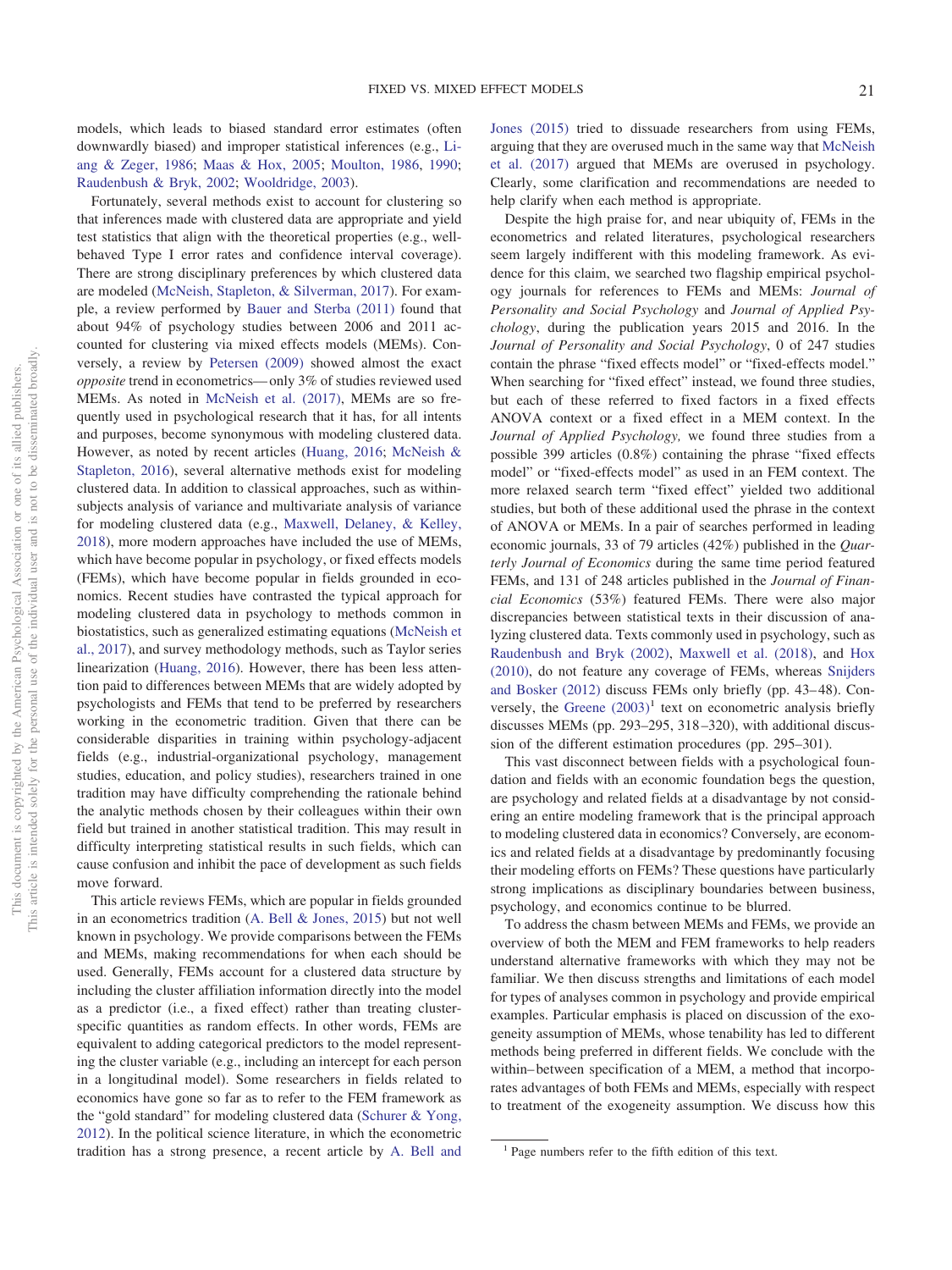specification flexibly applies elements of both methods, making analyses stronger across both traditions.2

## **Overview of Mixed Effects Models**

In MEMs, the clustered structure of the data is accounted for by including random effects in the model [\(Laird & Ware, 1982;](#page-14-15) [Stiratelli, Laird, & Ware, 1984\)](#page-15-2). Coefficients in MEMs represent two possible types of effects: fixed effects or random effects. Fixed effects are estimated to represent relations between predictors and the outcome irrespective to which cluster observations belong, similar to a standard single-level multiple linear regression model [\(Raudenbush & Bryk, 2002\)](#page-14-1). Random effects, on the other hand, capture how much the relation between the predictor and the outcome differs from the fixed effect estimate for a specific cluster, essentially capturing the unique effect of the predictor in the cluster of interest. Put another way, the effects within each cluster form a distribution of effects in which the fixed effect is the mean and the random effects are unique data points.

Mathematically, MEMs for continuous outcomes can be expressed as

$$
\mathbf{y}_j = \mathbf{X}_j \mathbf{\beta} + \mathbf{Z}_j \mathbf{u}_j + \mathbf{\varepsilon}_j,\tag{1}
$$

<span id="page-2-0"></span>where  $y_j$  is an  $m_j \times 1$  vector of responses for cluster *j* and  $m_j$  is the number of units within cluster *j*,  $X_j$  is an  $m_j \times p$  design matrix for the fixed predictors in cluster  $j$  (at either level) and  $p$  is the number of predictors (including the intercept),  $\beta$  is a  $p \times 1$  vector of regression coefficients,  $\mathbb{Z}_j$  is an  $m_j \times q$  design matrix for the random effects of cluster *j*,  $\mathbf{u}_j$  is a  $q \times 1$  vector of random effects for cluster *j*, *q* is the number of random effects (where  $p \ge q$ ),  $E(\mathbf{u}_j) = \mathbf{0}$ ,  $Cov(\mathbf{u}_j) = \mathbf{G}$ ,  $\mathbf{G}$  is  $q \times q$ ,  $\mathbf{\varepsilon}_j$  is an  $m_j \times 1$  vector of residuals of the observations in cluster *j*,  $E(\mathbf{\varepsilon}_j) = \mathbf{0}$ , and  $Cov(\mathbf{\varepsilon}_j) = \mathbf{R}$ . Although there are several estimators that can be used to estimate MEMs, either maximum likelihood or restricted maximum likelihood are typically used (e.g., SAS Proc Mixed, SPSS, Stata, R lme4). For more detail on the algorithms and methods typically employed to estimate these models, see [Goldstein \(1986,](#page-13-4) [1989\)](#page-13-5). For foundational information on restricted maximum likelihood estimation, see [Harville \(1977\)](#page-13-6) or [Patterson and Thompson \(1971\).](#page-14-16) For a more general statistical overview of the mixed effects model, see [Laird and Ware \(1982\).](#page-14-15) For a conceptual overview of the differences between maximum likelihood and restricted maximum likelihood estimation, see [McNeish \(2017b\).](#page-14-17)

#### **Assumptions**

Although MEMs permit rich models to be fit to clustered data, the inclusion of random effects in these models require that several assumptions be made. An important assumption of MEMs is that the predictor variables included in the model do not covary with either the residuals or the random effects (i.e.,  $Cov[X, u] = Cov[X,$  $r = 0$ ), which is commonly referred to as the *exogeneity assumption* (e.g., [Gardiner et al., 2009\)](#page-13-7). When the exogeneity assumption is violated, the model is said to be endogenous, meaning that there is an unmodeled relation that establishes nonzero covariance between a predictor in the model and a random error term. That is, there are omitted confounders that threaten construct validity (e.g., see [Maxwell et al., 2018,](#page-14-13) for a review). If the exogeneity assumption is violated, then the coefficient estimates will contain notice-

able amounts of bias [\(Greene, 2003\)](#page-13-1). We will return to this issue in subsequent sections, because differing disciplinary perspectives on this assumption are a primary reason for preferring either MEMs or FEMs.

Other assumptions of MEMs include that (a) all relevant random effects have been included in the model, (b) the covariance structures of the residuals and random effects have been properly specified, and (c) the residuals and the random effects follow multivariate normal distributions and do not covary across levels. Violating these assumptions can affect model selection as well as estimates and inferences made from the model. For more information on the ramifications of assumption violations, see [Ebbes,](#page-13-8) [Wedel, Böckenholt, and Steerneman \(2005\),](#page-13-8) [Kim and Frees \(2006,](#page-14-18) [2007\)](#page-14-19), [McNeish et al. \(2017\),](#page-14-9) and [Raudenbush and Bryk \(2002,](#page-14-1) Chapter 9).

#### **Hypothetical Example**

Although matrix notation can help facilitate mathematical details of MEMs, it is more common to see Raudenbush and Bryk (RB) notation in empirical applications. RB notation more clearly displays the location and relations between predictors and elucidates why these models are often referred to as hierarchical or multilevel models. To demonstrate RB notation, consider an example in which work motivation (at Level 1, the employee level) and the quality of the company's incentive program (at Level 2, the company level) predict employee productivity.<sup>3</sup> This model would be represented as

<span id="page-2-1"></span>
$$
Productivity_{ij} = \beta_{0j} + \beta_{1j} Motivation_{ij} + r_{ij}
$$
 (2a)

$$
\beta_{0j} = \gamma_{00} + \gamma_{01} \text{Incentive}_j + u_{0j} \tag{2b}
$$

$$
\beta_{1j} = \gamma_{10} + \gamma_{11} Incentive_j,
$$
 (2c)

<span id="page-2-3"></span><span id="page-2-2"></span>where Productivity<sub>*ij*</sub> is the productivity score for the *i*th employee in the *j*th company,  $\beta_{0j}$  is the company-specific intercept for the *j*th company,  $\beta_{1j}$  is the company-specific slope for motivation for the *j*th company, and  $r_{ij}$  is the residual for the *i*th person in the *j*th company.

<sup>2</sup> Comparisons of FEMs and MEMs have appeared in other literatures over the last decade (e.g., [Clark & Linzer, 2015;](#page-13-9) [Gardiner, Luo, & Roman,](#page-13-7) [2009;](#page-13-7) [Greene, 2003;](#page-13-1) [Halaby, 2004;](#page-13-10) [Yang & Land, 2008\)](#page-15-3) but with little relevance to psychology. These previous treatments have focused on intersections of areas outside of psychology (healthcare and economics, economic sociology) and cover analyses that are germane to those areas but that are not always common in psychology. The current article discusses these models in contexts directly relevant to the study of psychological phenomenon. <sup>3</sup> The notation in [Equation 1](#page-2-0) does not differentiate at which level the

predictor exists. This can be seen much more clearly in RB notation. Level 1 predictors are collected at the lowest level of the hierarchy (e.g., employees if data are collected in companies, time-varying covariates if data are collected longitudinally). These variables appear in the first equation in RB notation. Level 2 predictors are collected at the higher level of the hierarchy (e.g., company-level variables if data are collected on employees clustered within companies; time-invariant predictors if data are collected longitudinally). Level 2 predictors can either be properties of the Level 2 unit itself (e.g., school size) or an aggregation of the Level 1 units with the Level 2 unit (e.g., average salary at a company). Although other methods do not formally adopt the level-specific designation of predictors, researchers often use this terminology out of convenience.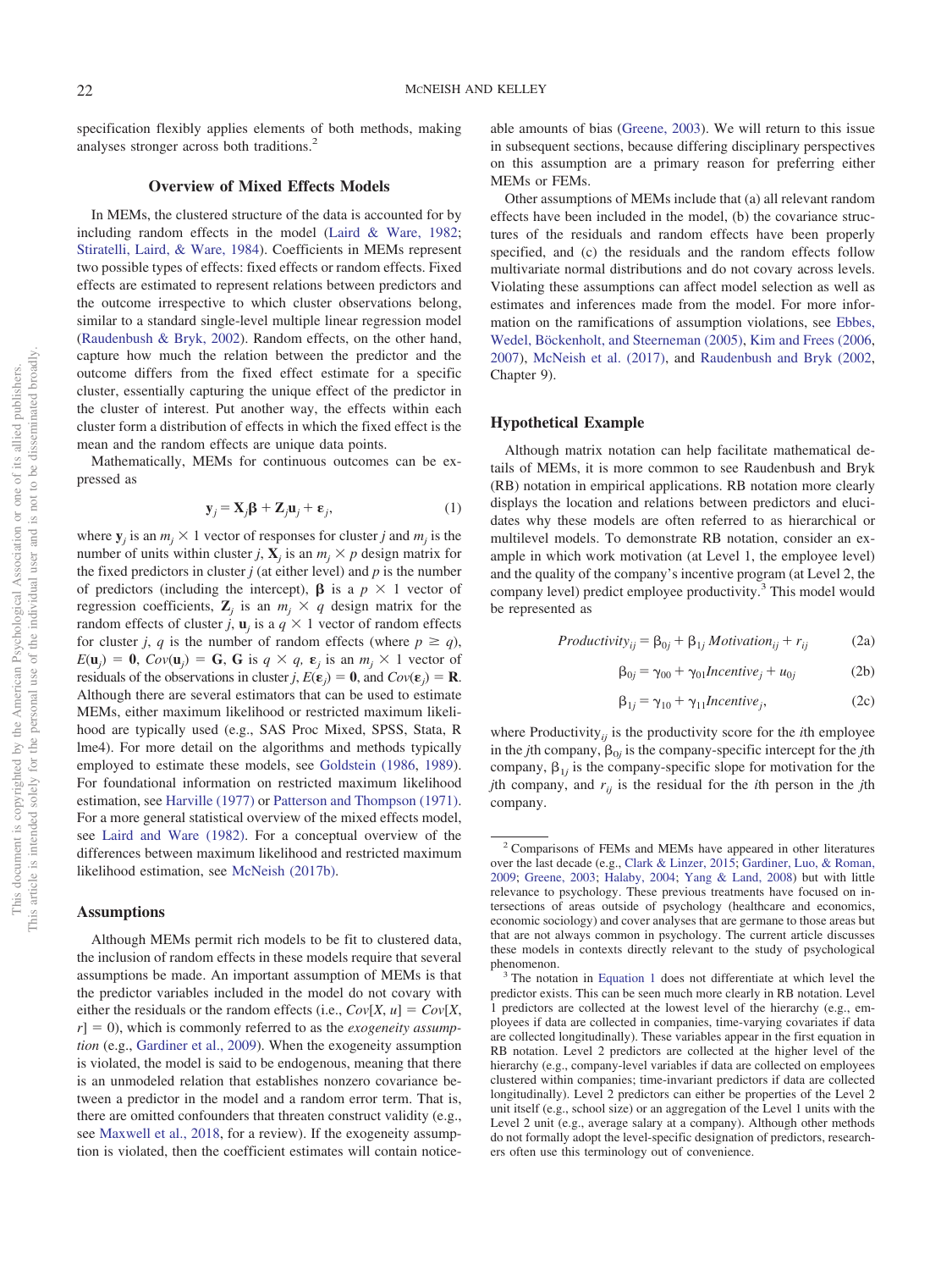[Equation 2a](#page-2-1) then allows researchers to model the companyspecific intercept  $(\beta_{0j}; i.e.,$  the Level 1 coefficients in [Equation 2a](#page-2-1) are the dependent variables in [Equations 2b](#page-2-2) and [2c\)](#page-2-3). In [Equation](#page-2-2) [2b,](#page-2-2)  $\gamma_{00}$  is the overall intercept for productivity across all companies,  $\gamma_{01}$  is a regression coefficient that captures how much the intercept of productivity is expected to change for a one-unit change in incentive for company *j*, and  $u_{0j}$  is a random effect for the *j*th company that captures how much the intercept for the *j*th company differs from the overall intercept  $\gamma_{00}$  after accounting for incentive. The company-specific intercepts  $\beta_{0j}$  follow a normal distribution that is centered on  $\gamma_{00} + \gamma_{01}$ *Incentive<sub>j</sub>*, with a variance denoted by  $\tau_{00}$  in this notation. If  $u_{0j}$  is not included in [Equation](#page-2-2) [2b,](#page-2-2) then this implies that  $\tau_{00}$ , the variance of the intercepts between different clusters, is equal to zero. [Equation 2c](#page-2-3) contains similar information as [Equation 2b](#page-2-2) except that the outcome is now the company-specific slope  $(\beta_{1j})$  rather than the company-specific intercept. In [Equation 2c,](#page-2-3) the absence of a random effect for motivation means that, controlling for the incentive, the effect of motivation on productivity does not vary between companies. The three separate equations can be combined into one single equation such that

<span id="page-3-0"></span> $Productivity_{ij} = \gamma_{00} + \gamma_{01}$ *Incentive<sub>j</sub>* 

+ 
$$
(\gamma_{10} + \gamma_{11} \text{Incentive}_j) \times \text{Motivation}_{ij} + u_{0j} + r_{ij}.
$$
 (3)

Note that [Equation 3](#page-3-0) contains a "mix" of the fixed effect  $\gamma$ parameters as well as the random effect *u* parameter, giving rise to the "mixed effect model" name.

In general, MEMs are a flexible method that allows researchers much freedom in building models that test their research questions and theories. However, researchers pay for this flexibility with assumptions.

## **Overview of Fixed Effects Models**

As noted in [Gelman and Hill \(2006,](#page-13-11) p. 245) and [Gardiner et al.](#page-13-7) [\(2009\),](#page-13-7) the term "fixed effect" has several, nonoverlapping definitions when used in various branches of statistics. When psychologists hear or see "fixed effects," they tend to think of (a) parameters in MEMs that represent the association between a Level 1 predictor and the outcome across all clusters, or (b) levels of one or more factors (e.g., control group, Treatment A, Treatment B) that are purposely chosen in the context of analysis of variance.

In the econometric tradition, "fixed effects" does not refer to a particular component of a model for clustered data or a type of research design. Rather, "fixed effects" refers to an entire modeling framework [\(Allison, 2009\)](#page-12-0). Similar to MEMs, FEMs explicitly model the clustered structure of the data. However, FEMs do not use random effects or random coefficients (i.e., the *u* parameter in [Equation 2](#page-2-1) and [3\)](#page-3-0). Instead, cluster affiliation dummy variables are included directly in the model as predictor variables. A regression coefficient is then estimated for each cluster affiliation variable to yield cluster-specific estimates, much in the same way that each cluster has a unique random intercept estimate in MEMs [\(Gardiner](#page-13-7) [et al., 2009\)](#page-13-7). To make another connection, the FEM can be seen as an ANCOVA in which the cluster affiliation is a categorical factor predicting the outcome. All variability at Level 2 is explained in the FEM because the cluster affiliation variables are treated as predictors (unlike MEMs, in which Level 2 variability is a partitioned component of the residual variance). Unlike traditional ANCOVA, the focus of the FEM is on the covariates, with the categorical cluster factor serving as a control variable to account for the data structure.

Such a specification has noticeable ramifications for how variability at Level 2 is accounted for, which can be viewed as an advantage or disadvantage depending on the research question at hand. Though we will discuss this issue in much more detail in subsequent sections, the general consequence of the FEM is that the cluster affiliation variables account for all of the variability at Level 2. This means that researchers need not be concerned with including Level 2 predictors in the model, because variance attributable to all Level 2 variables (whether available in the data or not) is consumed by the cluster affiliation variables. As a result, all Level 1 coefficients are conditional on all possible Level 2 effects. As a cost of such a strategy, researchers lose the ability to estimate coefficients for any individual Level 2 predictor in the model once the cluster affiliation variables are included in the model, only coefficients for Level 1 predictors can be estimated.

MEMs assume that random effects are drawn from a particular distribution (often a normal distribution); however, FEMs do not assume that clusters are a random sample from the possible population of clusters. This represents one reason why FEMs tend to be popular in economics research— clustering units are frequently selected for a specific purpose (e.g., European countries, chief executive officers from Fortune 100 companies, top-rated universities) instead of being randomly selected.

In FEMs, the creation of cluster-specific affiliation variables can be done with two different dummy-coding methods. The first method of coding, which we will refer to as *absolute coding*, is to include as many cluster affiliation variables as there are clusters and to remove the intercept to prevent overparameterization of the model. In this case, estimates for the cluster affiliation variables represent the intercept value for each specific cluster, similar to how each cluster receives a cluster-specific intercept estimate in MEMs. Another method of coding, which we refer to as *reference coding*, is to retain the intercept estimate in the model and leave one of the cluster affiliation variables out as a reference cluster. Cluster affiliation variable estimates with this method represent the difference in the intercept between a specific cluster and the reference cluster whose cluster affiliation variable was omitted form the model. Thus, the first method gives the cluster affiliation estimates an absolute interpretation, whereas the second method gives a relative interpretation.

Notationally, using an absolute coding scheme, the FEM can be written as

$$
\mathbf{y}_{j} = \mathbf{X}_{j} \mathbf{\beta} + \mathbf{C}_{j} \alpha + \mathbf{r}_{j}, \tag{4}
$$

<span id="page-3-1"></span>where  $\mathbf{y}_j$  is an  $m_j \times 1$  vector of responses for the *j*th cluster,<sup>4</sup>  $\mathbf{X}_j$  is an  $m_j \times p$  design matrix of substantive predictors,  $\beta$  is a  $p \times 1$ vector of substantive regression coefficients,  $C_j$  is an  $N \times J$  matrix of cluster affiliation dummy codes,  $\alpha$  is a  $J \times 1$  vector of

<sup>4</sup> Readers may note that the FEM is a single-level model, but we define the model using *j* subscripts to denote the cluster. Though not required, we use this model notation because it elucidates the role of the cluster affiliation dummy variables and the associated coefficients. Otherwise, this information would be appended to the end of the  $\beta$  matrix, where its function may be less clear.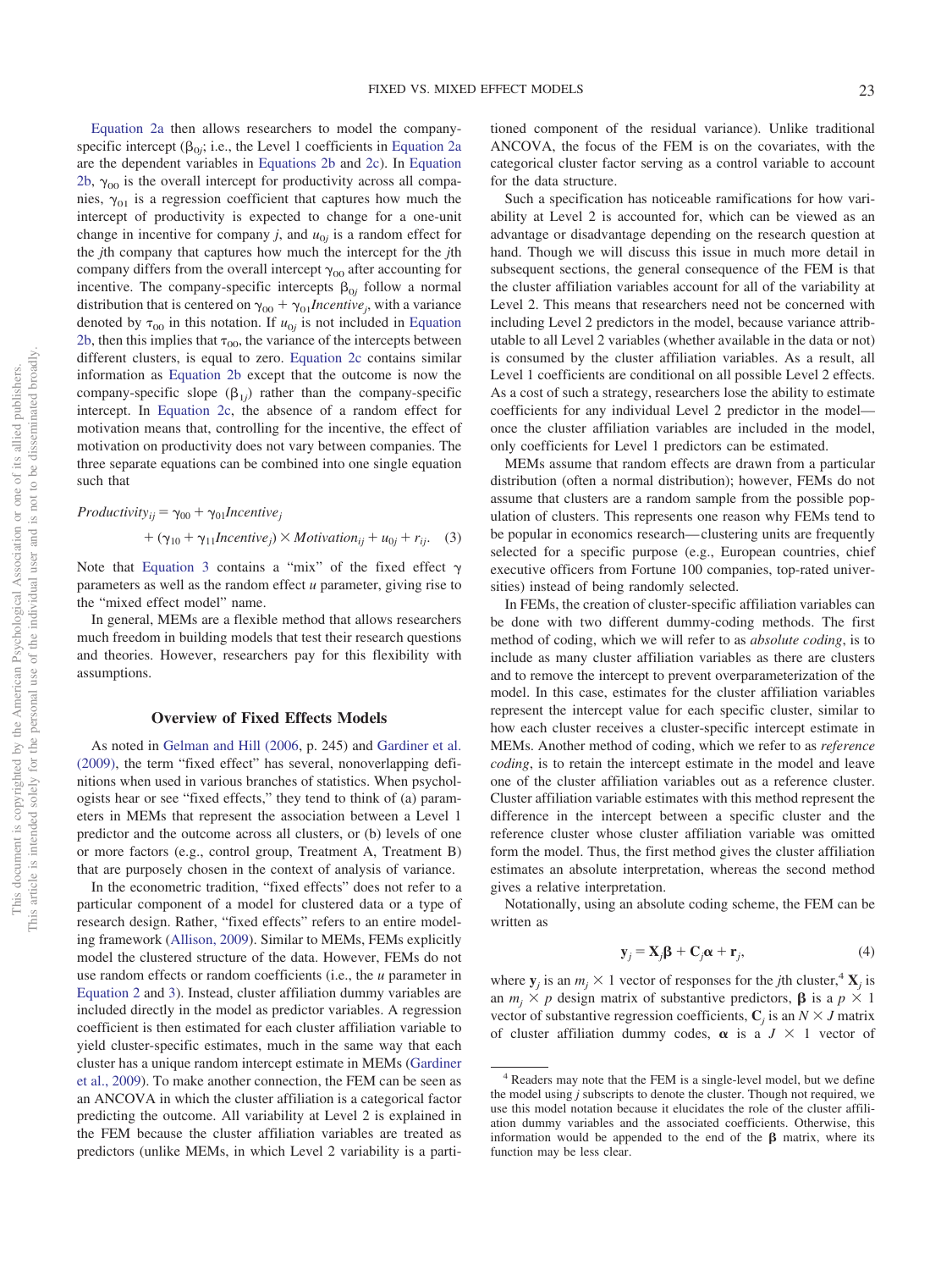cluster-specific intercepts, and  $\mathbf{r}_j$  is an  $m_j \times 1$  vector of residuals that is traditionally assumed to be distributed N  $(0, \sigma^2 I)$ . Because the cluster affiliation dummy variables account for all cluster-level variance, the FEM residual variance is equivalent to the Level 1 residual variance in MEMs, not the total residual variance across all levels. Because there are no random effects in the model.<sup>5</sup> FEMs with continuous outcomes are often estimated with ordinary least squares (OLS; the same as a single-level multiple linear regression model). The form of the model presented in [Equation 4](#page-3-1) assumes that coefficients are equal across clusters. As will be discussed later, this can be relaxed.

#### **Assumptions**

A primary benefit of the FEM framework is that there are far fewer assumptions compared with MEMs. In FEMs, the model only needs to be properly specified with respect to Level 1<sup>6</sup> predictors (time-varying predictors in panel data) for the parameter estimates and standard errors to have desirable statistical properties: The cluster affiliation dummy variables handle all possible Level 2 predictors (time-invariant predictors in panel data) regardless of whether the variable was collected in the data or not. Level 1 predictors must have variability within clusters because FEMs only explicitly model within-group variation (all variables without within-group variance are accounted for by the cluster affiliation dummy variables). This means that effects for Level 2 predictors cannot be directly estimated within a FEM [\(Baltagi, 2013;](#page-13-12) [Hsiao,](#page-14-20) [2003;](#page-14-20) [Kim & Frees, 2006\)](#page-14-18), although they will be accounted for in the model via the cluster affiliation dummy variables (i.e., other effects are conditional on the Level 2 predictors, but effects of specific Level 2 variables are not estimable). If an FEM model is estimated with OLS, then it is conventional to assume that the residuals are distributed N  $(0, \sigma^2 I)$ . This assumption may be reasonable with cross-sectional clustering but could be violated with panel data because of the presence of autocorrelation [\(A. Bell](#page-13-3) [& Jones, 2015\)](#page-13-3), meaning that the residuals at different time points are not independent of one another. However, other estimation methods like generalized least squares or maximum likelihood can account for this dependence with different types of residual structures (e.g., compound symmetry, Toeplitz). Unlike MEMs, FEMs do not assume that clusters are sampled randomly.

## **Hypothetical Example**

To see how FEMs differ from MEMs, consider the example from the previous section in which employee productivity is predicted by work motivation and the quality of the company's incentive program. If there are five companies in the data, the FEM would be written out completely as

<span id="page-4-0"></span> $Productivity_{ij} = \beta_1 Motivation_{ij} + \beta_2(Motivation_{ij} \times Incentive_j)$  $+\alpha_1 \text{Company1} + \alpha_2 \text{Company2} + \alpha_3 \text{Company3}$ 

$$
+ \alpha_4 Company4 + \alpha_5 Company5 + r_{ij}, \qquad (5)
$$

where  $\beta_1$  captures the relation between motivation and productivity,  $\beta_2$  captures how the effect of motivation changes depending on the values of incentive (i.e., the interaction of the two), and the  $\alpha$ parameters represent the company-specific intercepts (we use the absolute coding here). Notice that the incentive predictor does not

explicitly appear in the model as a separate term (although it does appear as part of an interaction) because the main effect of incentive is included in the variance accounted for by the company variables. The tests for motivation and the Motivation  $\times$  Incentive interaction therefore control for incentive even though it is no longer possible to estimate the specific effect of incentive, because this variable is perfectly collinear with the company variables. This is an important distinction in FEMs—the cluster affiliation variables include all the measured and unmeasured variables at Level 2 even though the specific effects of Level 2 predictors are unobtainable. That is, all effects in the model are conditional on incentive (and all other Level 2 variables), but the main effect for incentive specifically is inestimable. The company variables subsume all Level 2 variables and explain all the variance at Level 2; therefore, there is no unique variance left for any single Level 2 variable to explain because any variance explained any Level 2 variables will necessarily overlap completely with variance explained by the company variables. The Motivation  $\times$  Incentive interaction term is permissible even though it involves a Level 2 variable because there is still within-cluster variation once the multiplicative term is created. [Table 1](#page-5-0) shows how parameters from [Equation 2](#page-2-1) map onto parameters in [Equation 5.](#page-4-0)

#### **De-Meaning**

The previous FEM description is commonly referred to as the least square dummy variable (LSDV) fixed effects model. There is another alternative specification that may be used to achieve the same goal without needing to create dummy variables, which can be useful when there are many clusters and estimation would be computationally burdensome with many dummy variables (e.g., in big data; Allison,  $2009$ ).<sup>7</sup> This alternative approach is referred to as *de-meaning*, in which the cluster means are subtracted from the observed values for all variables. The de-meaned version of [Equa](#page-4-0)[tion 5](#page-4-0) without the Motivation  $\times$  Incentive cross-level interaction would be ame goal without needing to<br>
be useful when there are man<br>
computationally burdensome<br>
big data; Allison, 2009).<sup>7</sup> Th:<br> *Bi de-meaning*, in which the c<br>
bbserved values for all variab<br>
ion 5 without the Motivation<br>
would dusters and estimation would<br>many dummy variables (e.g.,<br>ternative approach is referred<br>er means are subtracted from<br>The de-meaned version of Equation<br>Incentive cross-level interaction<br> $β_1(Motivation_{ij} - Motivation + (r_{ij} - \bar{r}_j).$ 

<span id="page-4-2"></span>
$$
(Productivity_{ij} - Productivity_j) = \beta_1(Motivation_{ij} - Motivation_j) + (r_{ij} - \bar{r}_j). \tag{6}
$$

<span id="page-4-1"></span>To demonstrate how de-meaning works, consider [Equation 5](#page-4-0) as a random intercepts MEM such that

$$
Productivity_{ij} = \beta_1 Motivation_{ij} + u_{0j} + r_{ij}.
$$
 (7)

<sup>5</sup> Technically, FEMs do have a random component in the model because the residuals are random effects and are assumed to be randomly drawn from a particular distribution. In this article, we reserve use of "random effects" for random effects at Level 2 and refer to what are technically

Level 1 random effects as "residuals."<br><sup>6</sup> Although we talk about "levels" in FEMs, note that FEMs do not consider different levels of analysis as in MEMs. The FEM model does not differentiate between Level 1 or Level 2 variables. The FEM is an inherently single-level regression model that uses clever coding to manipulate the single-level framework into estimating coefficients from clustered data. We use "Level 1" and "Level 2" to facilitate the discussion about parameters that are similarly estimated by MEMs and FEMs. In the FEM framework, Level 1 means that the variable has variability within clusters, whereas Level 2 means that that variable has no variability within a cluster.<br><sup>7</sup> Such big data situations will likely become more common in psychol-

ogy and related fields due to the instrumented world in which we now live and such methods can measure various aspects of behavior (e.g., [Adjerid &](#page-12-1) [Kelley, 2018\)](#page-12-1).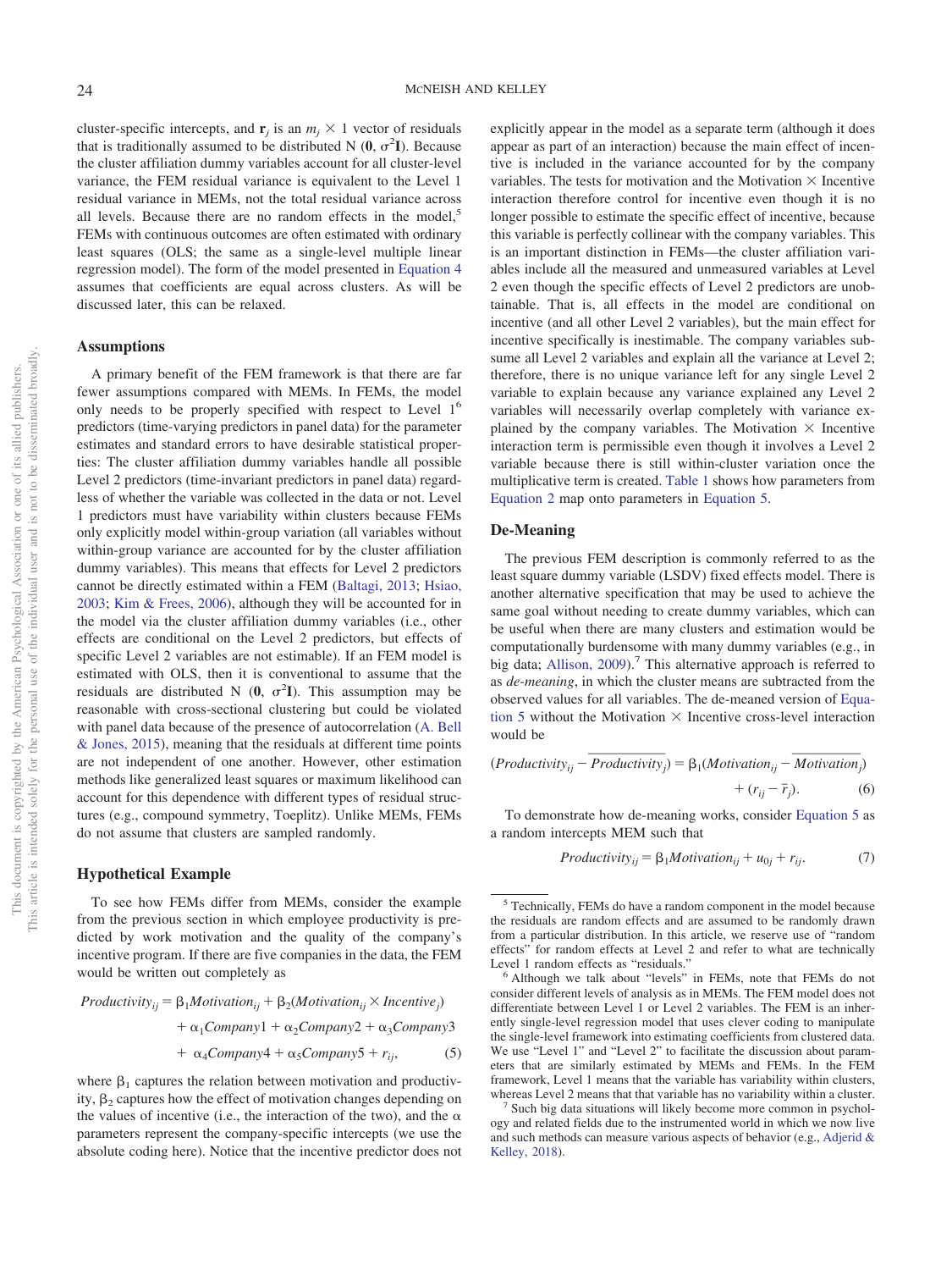<span id="page-5-0"></span>Table 1 *Comparison of MEM and FEM Model Parameters*

| From MEM      | To FEM                                       | From FEM     | To MEM        |
|---------------|----------------------------------------------|--------------|---------------|
| $\gamma_{00}$ | Weighted average of $\alpha_1$ to $\alpha_5$ |              | $\gamma_{10}$ |
| $\gamma_{01}$ | None, included in $\alpha_1$ to $\alpha_5$   | β,           | $\gamma_{11}$ |
| $\gamma_{10}$ | β,                                           | $\alpha_1$   | $u_{01}$      |
| $\gamma_{11}$ | $\beta_{2}$                                  | $\alpha_2$   | $u_{02}$      |
| $u_{0j}$      | $\alpha_i^*$                                 | $\alpha_{3}$ | $u_{03}$      |
| $r_{ij}$      | $r_{ij}$                                     | $\alpha_4$   | $u_{04}$      |
|               |                                              | $\alpha_{5}$ | $u_{05}$      |
|               |                                              | $r_{ij}$     | $r_{ij}$      |

*Note.* MEM = mixed effects model; FEM = fixed effects model.  $\alpha$  and *u* are conceptually related but are not the same.  $\alpha$ , are fixed effects, whereas  $u_i$  are random effects. Depending on how the FEM is specified,  $\alpha_i$ is either the complete intercept for cluster *j* or the difference between the intercept of cluster  $j$  and a reference cluster. In MEM,  $u_j$  are the deviations from the overall mean and are defined to have a mean of 0. Even if all other aspects of the model are identical, the  $u_i$  and  $\alpha_j$  estimates will differ because  $u_i$  will be shrunken via empirical Bayes estimation.

If [Equation 7](#page-4-1) were de-meaned (i.e., means are subtracted so that the variables are in terms of deviations from the mean), any variable with no variation within clusters (i.e., Level 2 predictors and random effects) will be reduced to a constant value of zero and will therefore drop out of the model because the cluster mean and the observed values will necessarily be identical: *Production 7* were de-mean<br> *Production 7* were de-mean<br> *Production 7* were de-mean<br> *Productivity*<br> *Productivity<sub>ij</sub>* – *Productivity*<br> *Productivity<sub>ij</sub>* – *Productivity*<br> *Productivity<sub>ij</sub>* – *Productivity*<br> *Produ* ariables are in terms of de<br>ble with no variation within c<br>undom effects) will be reduced<br>nerefore drop out of the mode<br>served values will necessaril<br>luctivity<sub>ij</sub> – *Productivity*<sub>j</sub>)<br> $\beta_1(Motivation_{ij} - Motivation$ <br> $\beta_1(Motivation_{ij} - Motivation$ 

<span id="page-5-1"></span>Function of the function 
$$
V = \mu
$$
 and  $V = \mu$  is the product of the model because the cluster mean and the observed values will necessarily be identical:

\n
$$
(Productivity_{ij} - Productivity_{j})
$$

\n
$$
= \beta_{1}(Motivation_{ij} - Motivation_{j}) + (u_{0j} - \overline{u}_{0j}) + (r_{ij} - \overline{r}_{j})
$$

\n
$$
= \beta_{1}(Motivation_{ij} - Motivation_{j}) + (r_{ij} - \overline{r}_{j}).
$$

\n(8)

\nEquation 6 and Equation 8 are the same and are also equivalent to Equation 5 without the Motivation  $\times$  Incentive interaction term.

[Equation 6](#page-4-2) and [Equation 8](#page-5-1) are the same and are also equivalent to [Equation 5](#page-4-0) without the Motivation  $\times$  Incentive interaction term. However, there is a difference in implementation. Using the LSDV FEM, software will use the correct degrees of freedom for the standard error calculation, because the cluster affiliation dummy variables are directly included in the model and consume one degree of freedom each, as with any categorical predictor. In the de-meaned approach, degrees of freedom will not be computed properly because the subtraction of the means occurs as a data preprocessing step that precedes the estimation of the model. As a result, the *p* values and inferential tests will not be correct and must be adjusted to reflect the implicit inclusion of the cluster means in the model [\(Judge, Griffiths, Hill, & Lee, 1985\)](#page-14-21).

#### **Comparing MEMs and FEMs**

MEMs and FEMs each offer defensible ways to model clustered data and have the same general goal. However, there are considerable differences with regard to the type of analytic scenarios in which each can be optimally applied, or even applied at all. Differences between these two approaches across a range of scenarios are summarized in [Table 2.](#page-6-0) In the subsequent sections, we provide additional discussion to highlight the more salient differences between the methods.

### **Sample Size**

In many disciplines, the number of clusters in data sets tends to be small due to practical concerns, such as financial limitations, the use of extant data sets, or difficulties in recruiting large numbers of participants [\(Dedrick et al., 2009;](#page-13-13) [McNeish & Staple](#page-14-12)[ton, 2016\)](#page-14-12). MEMs applied to data with fewer than 30 clusters have been shown to be at risk for downwardly biased estimates of the variance component and regression coefficient standard error estimates (e.g., [B. Bell, Morgan, Schoeneberger, Kromrey, & Ferron,](#page-13-14) [2014;](#page-13-14) [Maas & Hox, 2005\)](#page-14-6). Several remedies have been proposed, including the Kenward-Roger correction [\(Kenward & Roger,](#page-14-22) [1997\)](#page-14-22), Bayesian Markov Chain Monte Carlo (MCMC) estimation [\(Hox, van de Schoot, & Matthijsse, 2012\)](#page-14-23), and Monte Carlo resampling methods [\(Bates, 2010\)](#page-13-15). These methods are generally serviceable in practice although they are not without their faults (e.g., [Ferron, Bell, Hess, Rendina-Gobioff, & Hibbard, 2009;](#page-13-16) [McNeish, 2016,](#page-14-24) [2017b\)](#page-14-25).

Because FEMs are routinely estimated with OLS, they tend to be much less susceptible to bias when data have very few clusters, because standard errors have a closed form and there is no need to estimate variance components. For example, for cross-sectional clustering and fewer than 15 clusters, [McNeish and Stapleton](#page-14-12) [\(2016\)](#page-14-12) found that FEMs performed the best overall with respect to minimizing bias, controlling Type I error rates, and maximizing power from among 12 competing small sample methods, including MCMC MEMs with the half-Cauchy prior recommended for small samples by [Gelman \(2006\).](#page-13-17)

As noted previously, coefficient estimates of Level 2 predictors cannot be obtained from FEMs. This may lead some researchers to acknowledge the superior small sample performance, but note that FEMs ultimately do not estimate all the quantities that are often of interest in many contexts. Although true, note that these Level 2 coefficients are typically estimated rather poorly with fewer than 20 clusters [\(Baldwin & Fellingham, 2013;](#page-13-18) [Hox et al., 2012;](#page-14-23) [Steg](#page-14-26)[mueller, 2013\)](#page-14-26), so researchers should carefully consider the importance of Level 2 coefficients in such cases. Prioritizing the estimation of these Level 2 coefficients could lead to biased estimates throughout a MEM, whereas a FEM would limit the coefficient estimates to Level 1 coefficients. However, FEMs would safeguard against bias for the estimates the model does yield (i.e., Level 1 coefficients) while controlling for measured and unmeasured Level 2 effects, provided that FEM assumptions are met.

## **Cross-Level Interactions**

*Cross-level interactions* refer to an interaction of two variables in which one variable is at Level 1 (e.g., the employee level) and the other is at Level 2 (e.g., the company level). $8$  Cross-level interactions can be tested using either the FEM or MEM framework, with examples being presented in [Equation 2](#page-2-1) and [Equation](#page-4-0) [5.](#page-4-0) In [Equation 2,](#page-2-1) the cross-level interaction for a MEM is present by modeling the coefficient of a Level 1 predictor as a function of a Level 2 predictor (the  $\gamma_{11}$  specifically represents this cross-level interaction effect). In the FEM model in [Equation 5,](#page-4-0) the same cross-level interaction effect is captured by the  $\beta_2$  parameter.

<sup>8</sup> Although we talk about "levels" in FEMs, note that FEMs do not consider different levels of analysis as in MEMs. The FEM model does not differentiate between Level 1 or Level 2 variables. The FEM is an inherently single-level regression model that uses clever coding to manipulate the single-level framework into estimating coefficients from clustered data.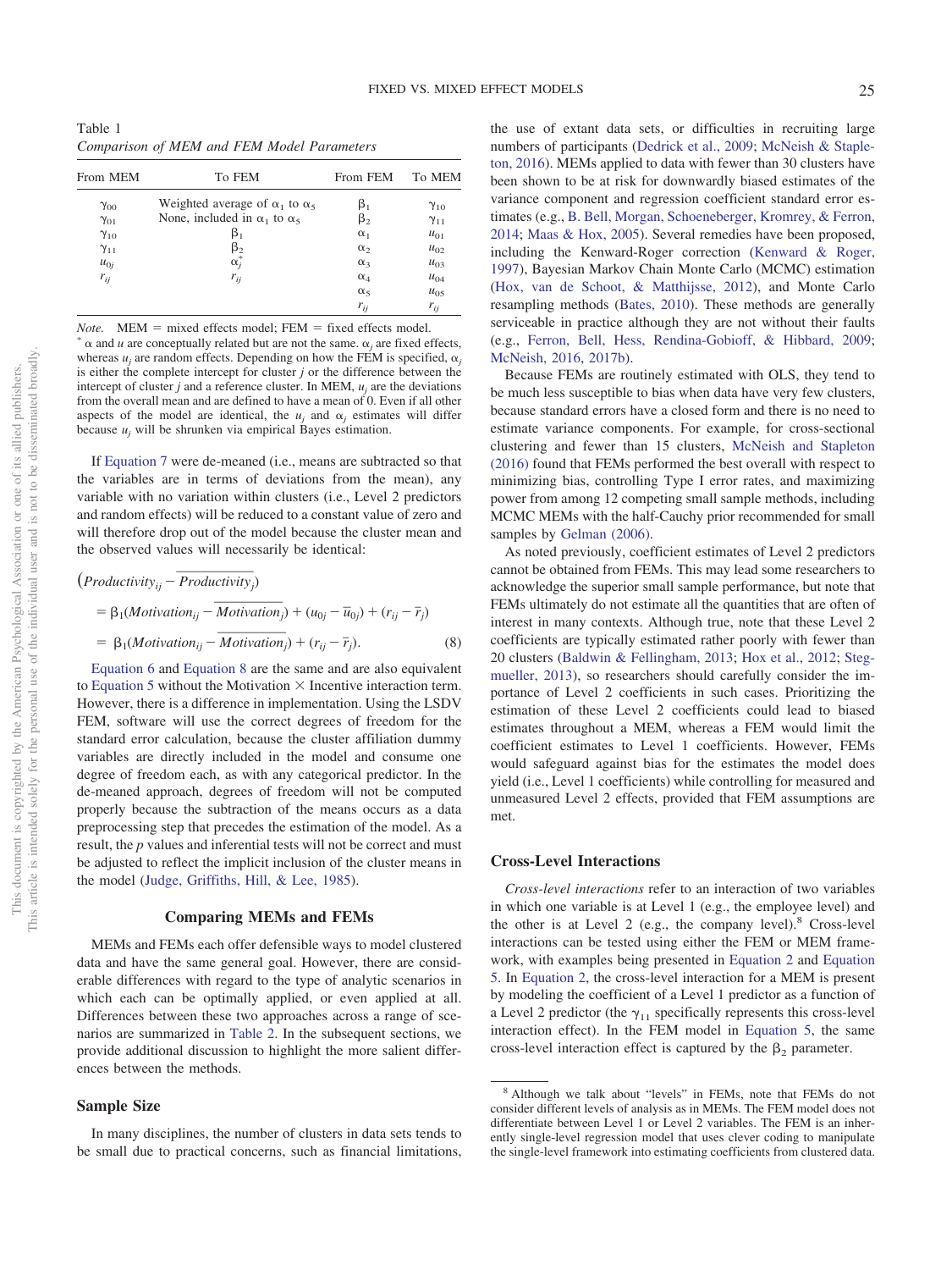<span id="page-6-0"></span>

| v.<br>۰, |  |
|----------|--|
|----------|--|

*Comparison of the Types of Modeling Questions That Can Be Assessed With MEMs and FEMs*

| Modeling problem                           | <b>MEM</b>                                                                                                                                   | <b>FEM</b>                                                                                                                                                                                        |
|--------------------------------------------|----------------------------------------------------------------------------------------------------------------------------------------------|---------------------------------------------------------------------------------------------------------------------------------------------------------------------------------------------------|
| Accommodation of clustering                | Random effects must be explicitly modeled by<br>the user. The covariance matrix of the<br>random effects also must be explicitly<br>modeled. | Cluster affiliation dummy variables are included<br>directly in the model.                                                                                                                        |
| Common estimation method                   | (Restricted) Maximum likelihood                                                                                                              | Ordinary least squares                                                                                                                                                                            |
| Predictors at Level 2                      | Allowed and coefficients are directly<br>estimated. Proper specification is required,<br>meaning that no relevant variables are<br>omitted.  | Generally not estimable (although there are proposed<br>methods that claim to be able to provide estimates<br>under particular circumstances). Omitted Level 2<br>variable bias is not a concern. |
| Omitted variable bias                      | A concern at all levels                                                                                                                      | Only a concern at Level 1                                                                                                                                                                         |
| Accommodation of variability at<br>Level 2 | Predictor variables and random effects                                                                                                       | Cluster affiliation dummy variables                                                                                                                                                               |
| Coefficient interpretation                 | Coefficients at either level are interpreted<br>conditional on the variables explicitly<br>included in the model.                            | Level 1 coefficients are conditional on all Level 2<br>variables (measured and unmeasured) being<br>accounted for.                                                                                |
| Level 2 sample size requirement            | 30 is the general recommendation; can be<br>reduced (to about 10) if corrective<br>procedures are used                                       | Viable with very small Level 2 sample sizes                                                                                                                                                       |
| Cluster-varying slopes                     | Easily modeled with random effects                                                                                                           | Must use interaction terms with cluster affiliation<br>variables                                                                                                                                  |
| Supports impure hierarchies                | Yes                                                                                                                                          | No                                                                                                                                                                                                |
| Efficiency                                 | More efficient (smaller standard errors) but<br>more likely to be biased if assumptions are<br>violated or if the model is misspecified      | Less efficient but less likely to produce biased<br>estimates because there are fewer assumptions and<br>fewer locations where misspecifications can occur                                        |
| Mediation possible                         | Yes                                                                                                                                          | Only if all variables are at Level 1                                                                                                                                                              |
| Analysis of contextual effects             | Yes                                                                                                                                          | N <sub>0</sub>                                                                                                                                                                                    |
| Cross-level interactions                   | Yes                                                                                                                                          | Yes                                                                                                                                                                                               |
| Extendable to three-level hierarchies      |                                                                                                                                              |                                                                                                                                                                                                   |
| (or more)                                  | Yes                                                                                                                                          | Not with a purely FEM                                                                                                                                                                             |
| Assumption about sampling of<br>clusters   | Clusters are randomly sampled and<br>representative of the population                                                                        | Clusters need not be randomly sampled                                                                                                                                                             |

*Note.* MEM = mixed effects model; FEM = fixed effects model.

Although FEMs do not allow for Level 2 predictors to be included in the model, cross-level interactions can be assessed with FEMs, because interactions of variables collected at different levels (e.g., employee and supervisor; client and therapist, student and teacher) will differ for each Level 1 unit and will therefore *not* be perfectly collinear with the cluster affiliation variables (i.e., there is within-cluster variation). To include these predictors in a FEM, similar to MEM, a product term is created and included in the model. Even though the Level 2 predictor cannot be included in the model, the Level 2 predictor main effect is still controlled for by the cluster affiliation dummy variables because these variables account for all variance attributable to measured and unmeasured Level 2 variables [\(Allison, 2009\)](#page-12-0). Interactions of two Level 1 variables are also permissible in FEMs, but interaction effects of two Level 2 variables are not possible in FEMs because there will be no within-cluster variation.

#### **Cluster-Varying Effects**

A common research question is whether Level 1 effects vary in different clusters. For example, in an organizational setting, a researcher may want to determine if the effect of motivation on productivity is the same across supervisors. In MEMs, this is straightforward to test— one only needs to include a random slope for the Level 1 variable of interest (motivation, in this hypothetical example). If the associated random effect has a large variance relative to the magnitude of the coefficient, then it can be concluded that the effect differs depending to which cluster an employee belongs. Otherwise, the effect can be declared constant across clusters and the random effect removed. Using the hypothetical example from [Equation 2,](#page-2-1) the effect of motivation on productivity can vary by clusters by adding a single random effect  $(u_{1j})$  into the model, such that

$$
Productivity_{ij} = \beta_{0j} + \beta_{1j} Motivation_{ij} + r_{ij}
$$
 (9a)

$$
\beta_{0j} = \gamma_{00} + \gamma_{01} \text{Incentive}_j + u_{0j} \tag{9b}
$$

$$
\beta_{1j} = \gamma_{10} + \gamma_{11} \text{Incentive}_j + u_{1j} \tag{9c}
$$

Similar to the interpretation of the random intercept  $(u_{0j})$  above,  $u_{1j}$  allows the company-specific slope  $\beta_{0j}$  to change for each company beyond the change predicted by incentive. The  $u_{1i}$  term captures the difference in the effect of motivation from the overall slope  $\gamma_{10}$  for the *j*th cluster, conditional on incentive.

In FEMs, cluster-varying effects are possible but are more difficult to specify and interpret. As discussed so far, cluster affiliation coefficients in FEMs are similar to a random intercepts MEMs such that each cluster receives a unique intercept estimate. However, the Level 1 coefficients in FEMs do not vary across clusters as described so far, which would be equivalent to a MEM without random slopes. If cluster-varying effects are desired, this can be accomplished by including an interaction term between the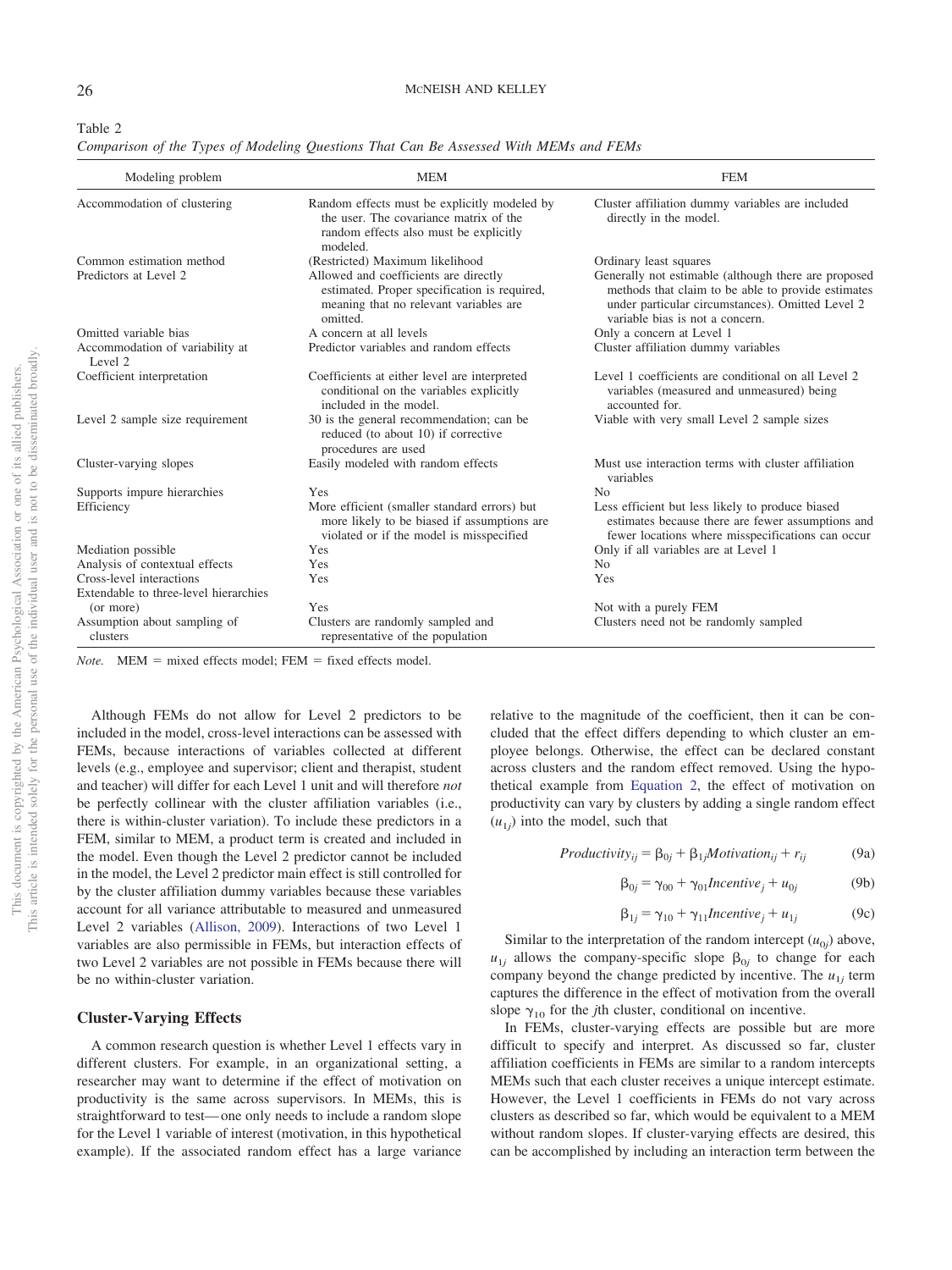cluster affiliation variables and the Level 1 predictor into the model. In this way, the Level 1 predictor will be estimated to have a unique effect in each cluster.

To make this model more explicit, recall the hypothetical example of modeling productivity as a function of motivation and incentive. In [Equation 5,](#page-4-0) the model posits that the effect of motivation is constant across all companies, conditional on the other effects that are in the model. If a researcher wanted to model unique effects for motivation in each company, the main effect for Motivation would be removed and Motivation  $\times$  Company interactions would be included, such that

<span id="page-7-0"></span> $Productivity_{ij} = \beta_1(Motivation_{ij} \times Company1)$ 

 2(*Motivationij Company*2) 3(*Motivationij Company*3) 4(*Motivationij Company*4)  $+ \beta_5(Motivation_{ii} \times Company5) + \alpha_1 Company1$  $+\alpha_2 \text{Company2} + \alpha_3 \text{Company3} + \alpha_4 \text{Company4}$  $+\alpha_5Company5 + r_{ii}$  (10)

Coefficients  $\beta_1$  through  $\beta_5$  now represent the effect of motivation on productivity for each respective cluster, similar to random effects in a MEM. There are also alternative ways in which this could be coded, such as leaving the main effect of motivation in the model but including  $J - 1$  interaction terms (i.e., reference coding). The coefficients of these interaction terms would then represent the difference in the effect of motivation on productivity from the effect of motivation in the reference cluster. As can be seen from [Equation 10,](#page-7-0) if there are many clusters in the model, estimation of the model with this approach can quickly become burdensome due to the large number of parameters.

Although this type of specification can achieve the goal of modeling a cluster-varying effect within the FEM framework, such an approach does have disadvantages. One disadvantage is that each cluster affiliation by Level 1 predictor interaction coefficient will consume a degree of freedom, meaning that researchers may not have enough degrees of freedom to estimate multiple clustervarying effects or even a single cluster-varying effect if there are many predictors in the model. Another disadvantage is that, unlike MEMs, which estimate a variance component for the random slopes, which can inferentially tested (although specialized 50:50 mixture chi-square tests are usually needed for this test; see [Stram](#page-15-4) [& Lee, 1994\)](#page-15-4), FEMs have less intuitive methods to infer whether a cluster-varying effect is needed in the model. If reference coding is used such that the interaction terms are compared with a reference cluster, a multiparameter test for the interaction term (e.g., omnibus *F* test, Wald multiparameter Type III test) may provide helpful inferential information. With absolute coding, such a multiparameter test would likely be of little use, because it would be testing whether the cluster slopes are collectively equal to zero rather than testing if they are different from each other (with reference coding, these two questions are synonymous). The variance of the cluster affiliation effects can also be calculated by saving all of the estimates and running descriptive statistics, although this will not be equal to a MEM variance component estimate because it will not account for aspects such as unequal cluster sizes or differential reliability in each cluster.

## **Mediation**

Using our running example, suppose that a researcher's interest is, again, the effect of motivation on productivity; however, now it is of interest to test whether the effect of job satisfaction on productivity is mediated by motivation. Mediation analysis is one of the most important methods for explaining causal pathways. Mediation analyses with clustered data can also be modeled in either the MEM or FEM framework as well as other frameworks (e.g., structural equation modeling, linear regression). A path diagram for this type of mediation model in the FEM framework is displayed in [Figure 1.](#page-7-1) FEMs can only model mediation if all the variables are at Level 1. This would correspond to the so-called 1–1–1 mediation model, in which all variables of interest are at the lowest level of the hierarchy but are clustered within higher level units. Level 2 variables cannot be included in a FEM mediation model because they are collinear with the cluster affiliation variables [\(Hayes, 2013\)](#page-13-19).

In [Figure 1,](#page-7-1) the cluster affiliation dummy variables are predictors of both the mediator (motivation) and the outcome (productivity) because both serve as dependent variables in the system. The independent variable (job satisfaction) is an exogenous variable in the model (in that no arrows point to job satisfaction) and therefore need not be regressed on the cluster affiliation dummy variables. As noted in [Hayes \(2013\),](#page-13-19) the FEM specification assumes that the effects of the coefficients do not vary across clusters. It is possible to create Cluster Affiliation  $\times$  Predictor Variable interaction terms, as was discussed in the previous section, to overcome this, although the interpretation of the model would be similarly difficult. The intercepts of motivation and productivity must also be constrained to zero if using absolute coding in order to avoid overparameterizing the model. Alternatively, the intercepts could be retained if reference coding were used.

If relations beyond what can be tested in a 1–1–1 model are of interest, then one can use either a MEM framework [\(Krull &](#page-14-27) [MacKinnon, 1999\)](#page-14-27) or the closely related multilevel structural equation modeling (ML-SEM) framework [\(Kenny, Korchmaros,](#page-14-28) [& Bolger, 2003;](#page-14-28) [Preacher, Zyphur, & Zhang, 2010;](#page-14-29) [Zhang, Zy](#page-15-5)[phur, & Preacher, 2009\)](#page-15-5). These frameworks allow researchers to test mediation involving Level 2 predictors, with the ML-SEM allowing for the most general models [\(Preacher et al., 2010\)](#page-14-29). Importantly, it is easy to allow coefficients to differ across the



<span id="page-7-1"></span>*Figure 1.* Path diagram for 1–1–1 mediation models using a fixed effects approach. The cluster affiliation variables are depicted as a single box—in the actual path diagram each cluster affiliation variable would be represented by its own box. a, b, and  $c =$  mediation paths; Job Sat.  $=$  Job Satisfaction; Mot.  $=$  Motivation; Prod.  $=$  Productivity.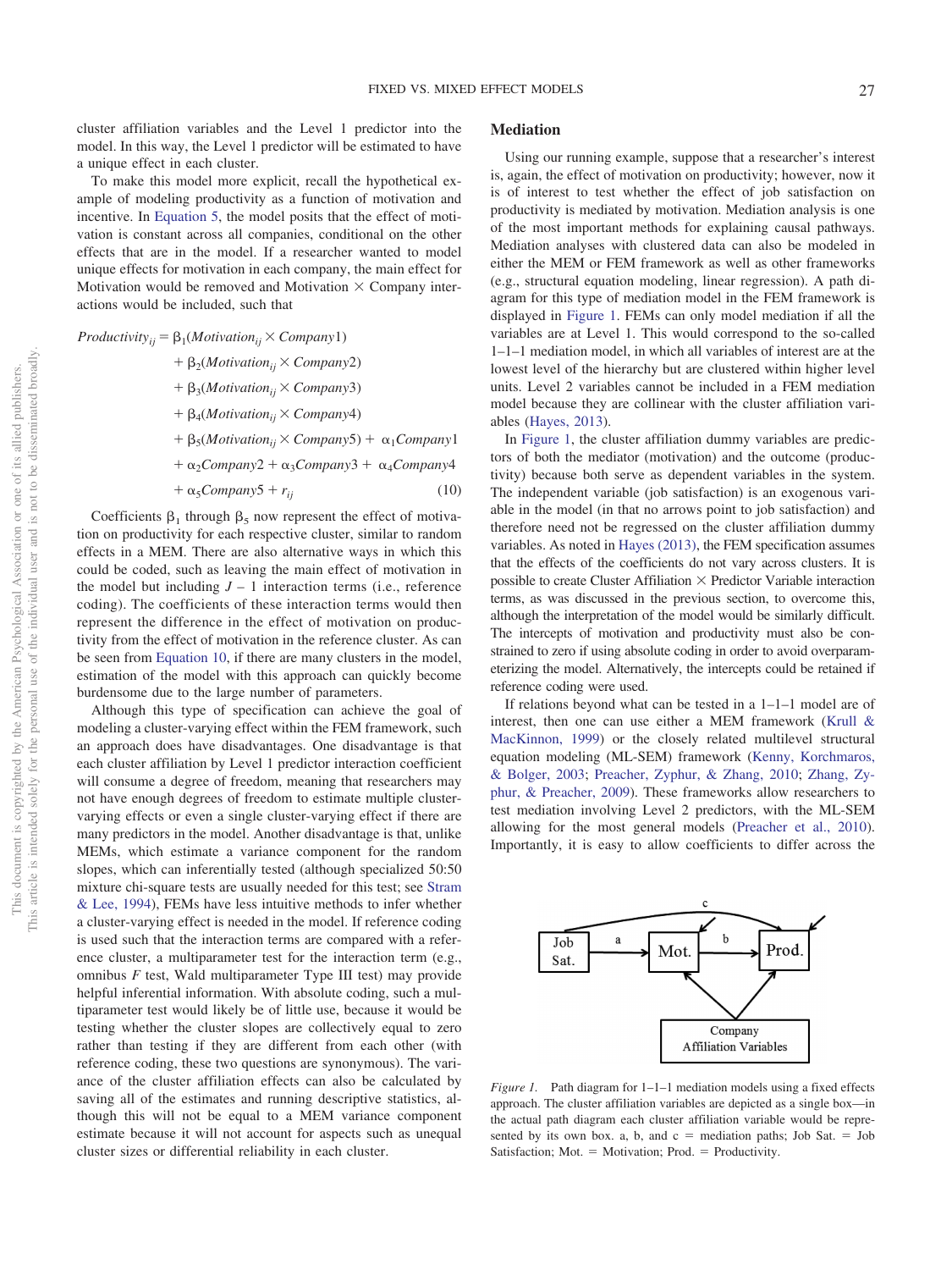different clusters in either framework by including random effects [\(Bauer, Preacher, & Gil, 2006;](#page-13-20) [Preacher, 2011;](#page-14-30) [Preacher, Curran,](#page-14-31) [& Bauer, 2006\)](#page-14-31). Using the hypothetical example from [Figure 1,](#page-7-1) this means that the relation from job satisfaction to motivation could vary across clusters or that job satisfaction could be measured at the company level instead of the employee level.

#### **Contextual Effects**

The goal of a contextual effect analysis is to determine the extent to which a Level 1 effect differs from a Level 2 effect for the cluster mean of the same variable [\(Raudenbush & Bryk, 1986\)](#page-14-32). From the definition alone, it may be clear that FEMs cannot accommodate this type of question because FEMs remove consideration of all specific Level 2 information from the model [\(Beck &](#page-13-21) [Katz, 2001\)](#page-13-21). In MEMs, contextual effects are estimated by including a Level 1 predictor in the model and then including the cluster mean for that same variable as a Level 2 predictor (e.g., [Rauden](#page-14-1)[bush & Bryk, 2002,](#page-14-1) p. 139). Depending on how the Level 1 variable is centered, the contextual effect is either captured by the Level 2 regression coefficient (with grand-mean centering) or the difference of the Level 2 regression coefficient and the Level 1 regression coefficient (with group-mean centering; e.g., [Enders &](#page-13-22) [Tofighi, 2007;](#page-13-22) [Hofmann & Gavin, 1998;](#page-13-23) [Kreft, de Leeuw, &](#page-14-33) [Aiken, 1995\)](#page-14-33). More information about contextual effect analysis can be found in [Raudenbush and Bryk \(2002,](#page-14-1) pp. 139 –141), or in [Feaster, Brincks, Robbins, and Szapocznik \(2011\)](#page-13-24) for a less technical introduction.

# **Nonpure Hierarchies and Multiple Levels of Clustering**

In the MEM framework, nonpure hierarchies are straightforward to model with cross-classified models (see [Grady & Beretvas,](#page-13-25) [2010,](#page-13-25) or [Meyers & Beretvas, 2006,](#page-14-34) for more detail on crossclassified models). Because FEMs use dummy-coded cluster affiliation variables to account for clustering, cross-classification cannot be accommodated because cluster affiliation is not mutually exclusive [\(A. Bell & Jones, 2015\)](#page-13-3).

Data with multiple levels of clustering (e.g., three-level models) are also common, including hierarchies such as employees/ department/companies, people/neighborhoods/cities, and students/ teachers/schools. In the MEM framework, additional levels can be added without much effort through the use of nested random effects [\(Bryk & Raudenbush, 1988\)](#page-13-26). In a pure FEM, three or more levels of clustering cannot be included in a single model because there will not be sufficient degrees of freedom. In several contexts, the lack of generalizability of the FEMs to more than two levels can be problematic. In panel data, for instance, if employees are followed over time but are also clustered within companies or departments (e.g., repeatedmeasures/person/department), FEMs are not equipped to accommodate this three-level data structure.

However, FEMs and MEMs can be combined in the case of three or more levels of clustering [\(McNeish & Wentzel, 2017\)](#page-14-35). This is most likely to be used when a researcher does not have theoretically meaningful predictors at the third level. In this case, a fixed effects approach can be used to account for the third level, whereas the first two levels are modeled with a MEM. This way,

the Level 1 and Level 2 coefficients are estimated such that they control for all measured and unmeasured Level 3 variables without needing the less interesting level to be explicitly modeled. Higher levels of the hierarchy also tend to have smaller samples, which are less problematic for FEMs compared with MEMs [\(McNeish &](#page-14-12) [Stapleton, 2016\)](#page-14-12).

#### **Endogeneity and Omitted Confounders**

In econometrics, the primary argument for FEMs stems from concerns about the correct attribution of causality and the additional assumptions imposed by MEMs [\(Kim & Frees, 2006,](#page-14-18) [2007;](#page-14-19) [Plümper & Troeger, 2007\)](#page-14-36). Specifically, violations of the exogeneity assumption are the primary concern. Under such a violation, the model is said to be *endogenous.* Endogeneity refers to a non-null correlation between the errors (either the Level 2 random effects or the Level 1 residuals) and the outcome variable, which often arises from omitted confounders (e.g., [Allison, 2009;](#page-12-0) [Kim &](#page-14-18) [Frees, 2006,](#page-14-18) [2007\)](#page-14-19). More formally, endogeneity occurs when  $Cov(X, u) \neq 0$  and/or  $Cov(X, r) \neq 0$  using the notation defined earlier. In the MEM framework, endogeneity most often results from the omission of relevant Level 2 variables from the model (although endogeneity can be caused by other design aspects such as self-selection into treatment groups; e.g., [Tofighi & Kelley,](#page-15-6) [2016\)](#page-15-6). In such a case of omitted confounders, the errors in the model contain information from the omitted predictor. However, because both the omitted variable and the other predictors in the model are related to the outcome, the included predictors are no longer independent of the error term. More formally, for an omitted variable *O*, if  $Cov(O,Y) \neq 0$  and  $Cov(X, Y) \neq 0$ , then  $Cov(O, Y)$  $(X) \neq 0$ . Because the covariance of omitted variables is relegated to an error term, omission of a meaningful variable implies that  $Cov(X, u) \neq 0$  or  $Cov(X, r) \neq 0$ , which is the definition of endogeneity. In the presence of endogeneity, the estimates of a MEM are no longer statistically consistent and coefficients can exhibit bias, even as sample size approaches infinity [\(Greene,](#page-13-1) [2003\)](#page-13-1).

Although many studies in psychology are nonexperimental or quasi-experimental and strict causal claims may not be desired, statistical consistency of estimates remains a relevant consideration [\(Antonakis, 2017;](#page-12-2) [Antonakis, Bendahan, Jacquart, & Lalive,](#page-12-3) [2010\)](#page-12-3). Even in correlational research, reporting that *X* is related to *Y* contains some degree of causal implication [\(Antonakis et al.,](#page-12-3) [2010\)](#page-12-3), and threats to validity need to at least be considered. [Antonakis, Bendahan, Jacquart, and Lalive \(2014\)](#page-13-27) go as far as to say "nonexperimental designs that do not address problems of endogeneity are pretty much useless for understanding a phenomenon" (p. 94). Although the merits of the aforementioned statement can be debated, the issue of endogeneity is important to all users of MEM, even when causal claims are not the primary interest.

Despite the vast emphasis placed on endogeneity in econometrics, endogeneity does not receive as much attention in the psychological tradition. To provide some anecdotal evidence, for publication years 2014 through 2016, 41 of the 199 articles (21%) that appeared in *Econometrica* discussed issues related to endogeneity. By contrast, during the same time frame in *Psychological Methods*, only one out of 97 articles (1%) discussed issues related to endogeneity (this lone article is [DeMaris, 2014\)](#page-13-28). In addition,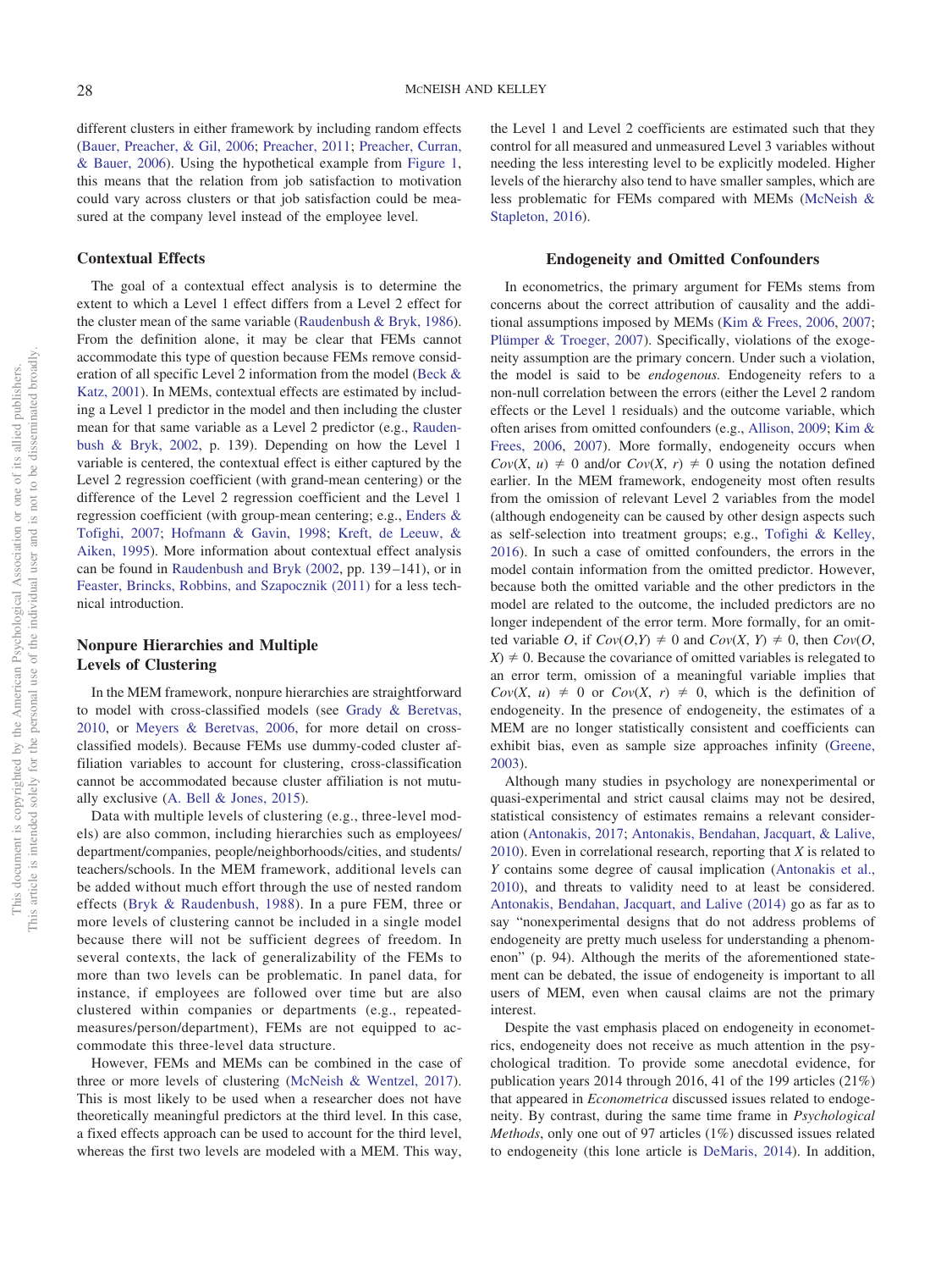popular checklists written for researchers in the psychological tradition for conducting analyses with a MEM by [Ferron et al.](#page-13-29) [\(2008\),](#page-13-29) [Dedrick et al. \(2009\),](#page-13-13) and [Hox \(2010\)](#page-14-0) do not mention checking or accommodating issues related to exogeneity assumptions or omitted variables. Granted, many studies in psychology were historically based on controlled experiments, in which the risk of confounding variables is minimized. However, in areas of psychology that are more observational in nature, we believe that the researchers need to consider the deleterious effect that endogeneity can have on the validity of causal interpretations—an issue that has historically plagued econometricians who have a difficult time performing experimental studies in macro situations.

Inattention to the exogeneity assumption of MEMs, and the lack of familiarity with FEMs, may contribute to the pervasive use of MEMs in psychology and related fields [\(Kim & Frees, 2006,](#page-14-18) [2007\)](#page-14-19). In studies grounded in psychology, for example, it is common to see researchers report that random intercepts included in a MEM account for all the variability at Level 2 [\(McNeish et al.,](#page-14-9) [2017\)](#page-14-9). However, random intercepts included in MEM account for all of the variability at Level 2 only when the exogeneity assumption is met. As aptly stated in [Allison \(2009\),](#page-12-0)

the key point here is that, contrary to popular belief, estimating a [mixed] effects model does not really "control" for unobserved heterogeneity. That's because the conventional [mixed] effects model assumes no correlation between the unobserved variables and the observed variables. (p. 22)

However, as pointed out in [A. Bell and Jones \(2015\),](#page-13-3) there is a similar misconception about FEMs made by econometricians, namely, that if one wishes to protect against endogeneity from omitted variables at Level 2, then one must employ FEMs and thus lose the ability to estimate Level 2 coefficients in the process. As a further consequence, researchers lose the ability to address research questions and advanced modeling techniques that require these coefficients (note that FEMs are robust to endogeneity produced by omitted Level 2 variables but not necessarily endogeneity attributable to design issues). However, FEMs are not the only modeling option one can employ to address potential endogeneity attributable to Level 2 variables. As will be discussed in the next section, there are modeling strategies that provide the benefit of FEMs in accounting for possible endogeneity at Level 2 and also provide the benefit of MEMs in that Level 2 coefficients can be estimated.

# **Combining the Benefits of the Econometric and Psychological Traditions**

The distinction between FEMs and MEMs sets up what is commonly referred to in econometrics as "the all or nothing" effect (e.g., [Baltagi, 2013;](#page-13-12) [Kim & Swoboda, 2010\)](#page-14-37). MEMs allow researchers to flexibly model all the effects in which they are interested, but all relevant predictors must be included in the model to avoid endogeneity—a potentially daunting task in observational behavioral science and economic research. Conversely, FEMs are inflexible in that they do not allow for Level 2 predictors to be estimated, yet endogeneity at Level 2 will not be problematic. Researchers in either discipline may be slow to appreciate the advantages of the modeling approach taken by the other. Domainspecific preferences suggest that psychologists want Level 2 coefficient estimates and econometricians want protection from endogeneity. However, thinking of clustered data as a binary choice between MEMs or FEMs imposes a false dichotomy: There are gradations that exist between two extremes. We now present a model specification that addresses endogeneity while also allowing for Level 2 coefficients to be estimated, allowing researchers to break free from the false dichotomy imposed by "the all or nothing" effect.

To simultaneously model Level 2 coefficients and successfully address issues of endogeneity, we recommend that researchers use a within– between specification of a MEM (WB-MEM), an extension of [Mundlak's \(1978\)](#page-14-38) specification. Although similar suggestions have recently been provided (e.g., [A. Bell & Jones, 2015;](#page-13-3) [Dieleman & Templin, 2014\)](#page-13-30), the method has not been prominently utilized in analyses of empirical data. In the WB-MEM specification, the Level 1 predictors are group mean centered and the cluster mean of the Level 1 predictor is also included as a Level 2 predictor. Researchers in psychological or organizational research may recognize that this approach as an extension the process used to investigate contextual effects. Consider, again, the example of predicting productivity from motivation that has been used throughout this article. The WB-MEM specification for this model to protect against Level 2 endogeneity would be written for is also included as a<br>thological or organizations<br>ach as an extension the process.<br>Consider, again, the e<br>in motivation that has b<br>B-MEM specification for<br>logeneity would be writte<br>*Motivation*<sub>ij</sub> – *Motivation* wity from motivation<br>le. The WB-MEM space 2 endogeneity v<br> $\beta_{0j} + \beta_{1j}$ (*Motivation*<br> $\gamma_{00} + \gamma_{01}$ *Motivation* 

<span id="page-9-0"></span>
$$
Productivity_{ij} = \beta_{0j} + \beta_{1j}(Motivation_{ij} - Motivation_{j}) + r_{ij}
$$
\n(11a)

$$
\beta_{0j} = \gamma_{00} + \gamma_{01} \overline{Motivation_j} + u_{0j} \tag{11b}
$$

$$
\beta_{1j} = \gamma_{10} \tag{11c}
$$

The Level 1 motivation predictor is included in the model as usual but the Level 2 cluster mean for motivation is then included as a Level 2 predictor. This specification results in the Level 1 coefficient estimates in which omitted variables at Level 2 are not a concern, provided that the model is properly specified at Level 1 (an assumption also made by FEMs). If multiple Level 1 predictors are of interest, then the corresponding cluster mean would be included as a Level 2 predictor of the intercept for *each* predictor. For example, if compensation were added to the model in [Equation 11,](#page-9-0) *Motion Commercial Commercial Commercial Commercial By FEMs). If multiple Lever corresponding cluster medictor of the intercept compensation were added Motivation<sub>ij</sub> – <i>Motivation msation<sub>ij</sub>* – *Compensation Compensation Compensation Compensation Compensation Compensation Compensation Compensation Compensation Compensation Compensation*  $k_i + \beta_{1j}$  *(Motivation<sub>ij</sub> – <i>Motivation Compensation i<sub>i</sub>* – *Co Motivation<sub>i</sub>* - *Motivation<sub>i</sub>*<br>*Andel by FEMs). If multiple Level the corresponding cluster measure 2 predictor of the intercept for if compensation were added to*  $β_{1j}(Motivation_{ij} - Motivation_{j})$ *<br><i>Motivation<sub>i</sub>* - *Compensation<sub>j</sub>* 

included as a Level 2 predictor of the intercept for each predictor. For example, if compensation were added to the model in Equation 11,

\n*Productivity*<sub>ij</sub> = 
$$
\beta_{0j} + \beta_{1j}(Motivation_{ij} - Motivation_{j}) + \beta_{2j}(Comparison_{ij} - Composition_{j}) + r_{ij}
$$
 (12a)

\n
$$
\beta_{0j} = \gamma_{00} + \gamma_{01}Motivation_{j} + \gamma_{02}Comparison_{j} + u_{0j}
$$
 (12b)

$$
\beta_{1i} = \gamma_{10} \tag{12c}
$$

$$
\beta_{2j} = \gamma_{20} \tag{12d}
$$

Alhough the WB-MEM specification appears to be only a minor tweak to a standard MEM, setting the model up as a WB-MEM can have a profound impact on meeting the requirements of the exogeneity assumption.

In essence, the WB-MEM specification completely separates the estimation of within-cluster effects from between-cluster effects, a notable advantage, as this allows for the Level 2 effects to be modeled. This follows from the properties of the de-meaned FEM.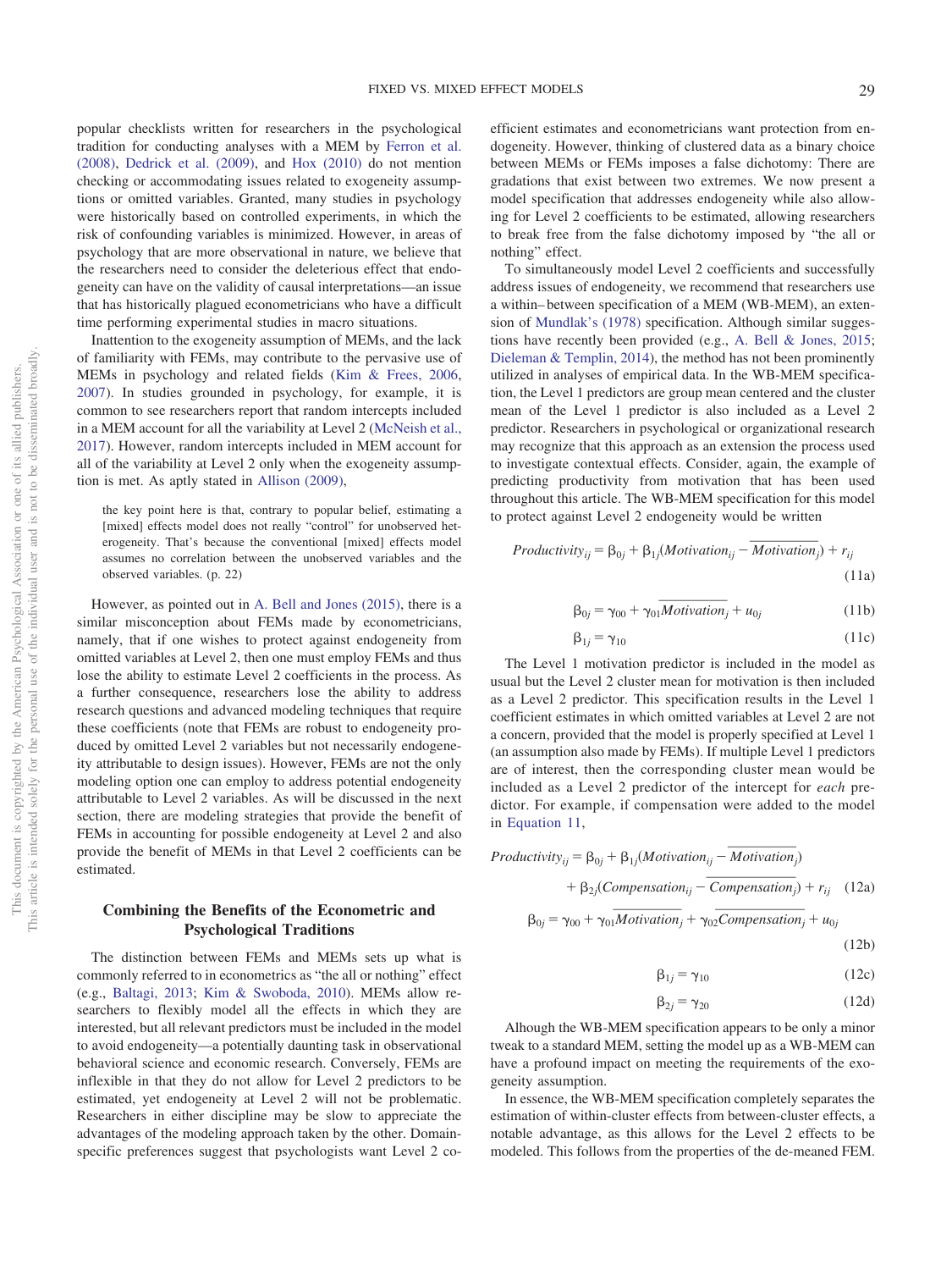The logic of the WB specification is similar to the de-meaned specification in [Equation 6—](#page-4-2) group-mean centering creates a within-cluster estimate of motivation that does not depend of between-cluster information which is absorbed in the Level 2 cluster mean predictor. Unlike the de-meaned model, the WB-MEM specification allows for estimates of coefficients for Level 2 variables as well as random effects on Level 1 coefficients. Put another way, effects of endogeneity manifest in MEMs because two processes—the effect being explicitly modeled and the implicit effect of omitted variables—are relegated to one parameter in the model [\(A. Bell & Jones, 2015\)](#page-13-3). Splitting each Level 1 effect into within and between components allows the within component to be estimated irrespective of possible omitted Level 2 variables. The effect of Level 2 variables are completely consolidated into the between component (detailed statistical arguments for the effectiveness of this general strategy can be found in [Mundlak](#page-14-38) [\(1978\).](#page-14-38)

Provided that the model is properly specified at Level 1, the WB-MEM specification protects against bias from potential omitted Level 2 variables while also allowing for coefficients of Level 2 predictors to be directly estimated. That is, Level 2 predictors are no longer perfectly collinear with the mechanism that guards against omitted variable bias at Level 2. Thus, if researchers want to estimate effects of incentive (at the company level) and motivation (at the employee level) while also accounting for possibly omitted company-level variables (as in the FEM in [Equation 4\)](#page-3-1), this could be done with a WB-MEM specification as mated. That is, Level 2 precise with the mechanism that Level 2. Thus, if research is the mechanism of the company level) while also accounting follows (as in the FEM in Eq. 3-MEM specification as *Motivation*<sub>ij</sub> – *Motiv* by ee level) while also accounting for<br>
vel variables (as in the FEM in Equint a WB-MEM specification as<br>  $\beta_{0j} + \beta_{1j} (Motivation_{ij} - Motivation)$ <br>  $\gamma_{00} + \gamma_{01} Incentive_j + \gamma_{02} Motivation$ 

$$
Productivity_{ij} = \beta_{0j} + \beta_{1j}(Motivation_{ij} - Motivation_{j}) + r_{ij}
$$
\n(13a)

$$
\beta_{0j} = \gamma_{00} + \gamma_{01} Incentive_j + \gamma_{02} Motivation_j + u_{0j}
$$
\n(13b)

$$
\beta_{1j} = \gamma_{10} + \gamma_{11} \text{Incentive}_j \tag{13c}
$$

Even though group-mean centering is widely used in psychology studies, [Allison \(2009\)](#page-12-0) notes,

Although it is well-known that group mean centering can produce substantially different results, [the mixed-effects model] literature has not made the connection to fixed effects models, nor has it been recognized that group mean centering controls for all time-invariant predictors. (p. 25)

Thus, even though the spirit of the WB-MEM specification is commonplace in contextual analyses, its utility is much broader in scope, such that it can be employed to address endogeneity issues attributable to omitted Level 2 variables.

#### **Illustrative Example**

To demonstrate the practical differences between the types of models we discussed, we present two examples. The first example features a panel analysis from [Holzer, Block, Cheatham, and Knott](#page-13-31) [\(1993\)](#page-13-31) examining the effect of training grants on worker efficacy across 54 manufacturing firms. This analysis will assume the effect for all time-varying covariates is the same across all firms (e.g., none of the Level 1 effects vary across the firms). The second example will use the same data set but will allow one of the covariates to vary randomly for each firm to explore how different methods are influenced by cluster-varying effects.

[Holzer et al. \(1993\)](#page-13-31) followed 54 manufacturing firms in Michigan to investigate whether one-time training grants improved worker performance as defined by the scrap rates of products produced by the firms (scrap rate is measured once per year, resulting in three measures per firm). The outcome variable is the log of the scrap rate per 100 units, which is then modeled by whether the firm received a training grant in the current year (grant), whether the firm received a training grant the previous year (grant last year), the percentage of the firm's employees that received training (percent), and whether the firm's employees are unionized (union). Grant, grant last year, and percent are timevarying (Level 1) covariates, and union is a firm covariate (Level 2). [Table 3](#page-11-0) shows the model specification for three models used in each of these examples. In all models, the residual error structure is a homogeneous diagonal (i.e.,  $\sigma^2 I$ ), and for the firm-varying slope models, the random effects did not covary with the random intercepts for the MEM or WB-MEM specification.

#### **No Firm-Varying Slopes**

[Table 4](#page-11-1) shows the results for the three different model types with the predictors not being allowed to vary across firms. Generally, the results show that receiving a grant in the previous year and having a higher percentage of workers receiving training decreased the number of scrapped items. Although not egregious, the results do show some possible effects of endogeneity based on a comparison of coefficients across models. If all relevant Level 2 predictors were included, the effects of the traditional MEM would align with the WB-MEM specifications because the alternative specification would have no advantages, as the standard MEM would meet all requirements of the exogeneity assumption. In the MEM, the effect of union is positive but not significant. However, in the WB specification, the effect of union is notably larger (0.58 vs. 0.76, a 30% increase), though the effect remains nonsignificant and may be due to sampling error. As expected, the time-varying effects are identical between the FEM and WB-MEM specifications, demonstrating that both specifications account for endogeneity. As an added benefit, the WB-MEM specification allows researchers to estimate and test the union effect, which is not possible in the FEM (although the FEM does control for union).

#### **With Firm-Varying Slopes**

[Table 5](#page-11-2) shows the results for the models allowing the effect of percent to vary across firms. In the MEM and WB specifications, the variance for this random effect was statistically significant using a 50:50 mixture chi-square test, as recommended by [Verbeke](#page-15-7) [and Molenberghs \(2003\).](#page-15-7) The omnibus test for the Percent  $\times$  Firm interaction was also significant in the FEM. In [Table 5,](#page-11-2) the comparison of the results for MEM and WB specifications follows a similar pattern to [Table 4:](#page-11-1) The union effect is noticeably different between specifications. The union effect in the MEM is smaller and not statistically significant, whereas the effect is notably larger and statistically significant in the WB model. A similar pattern is found with the percent predictor. In this model, the FEM is estimating 110 parameters (two time-varying covariates, 54 firm intercepts, 54 percent slopes) from 157 total observations. The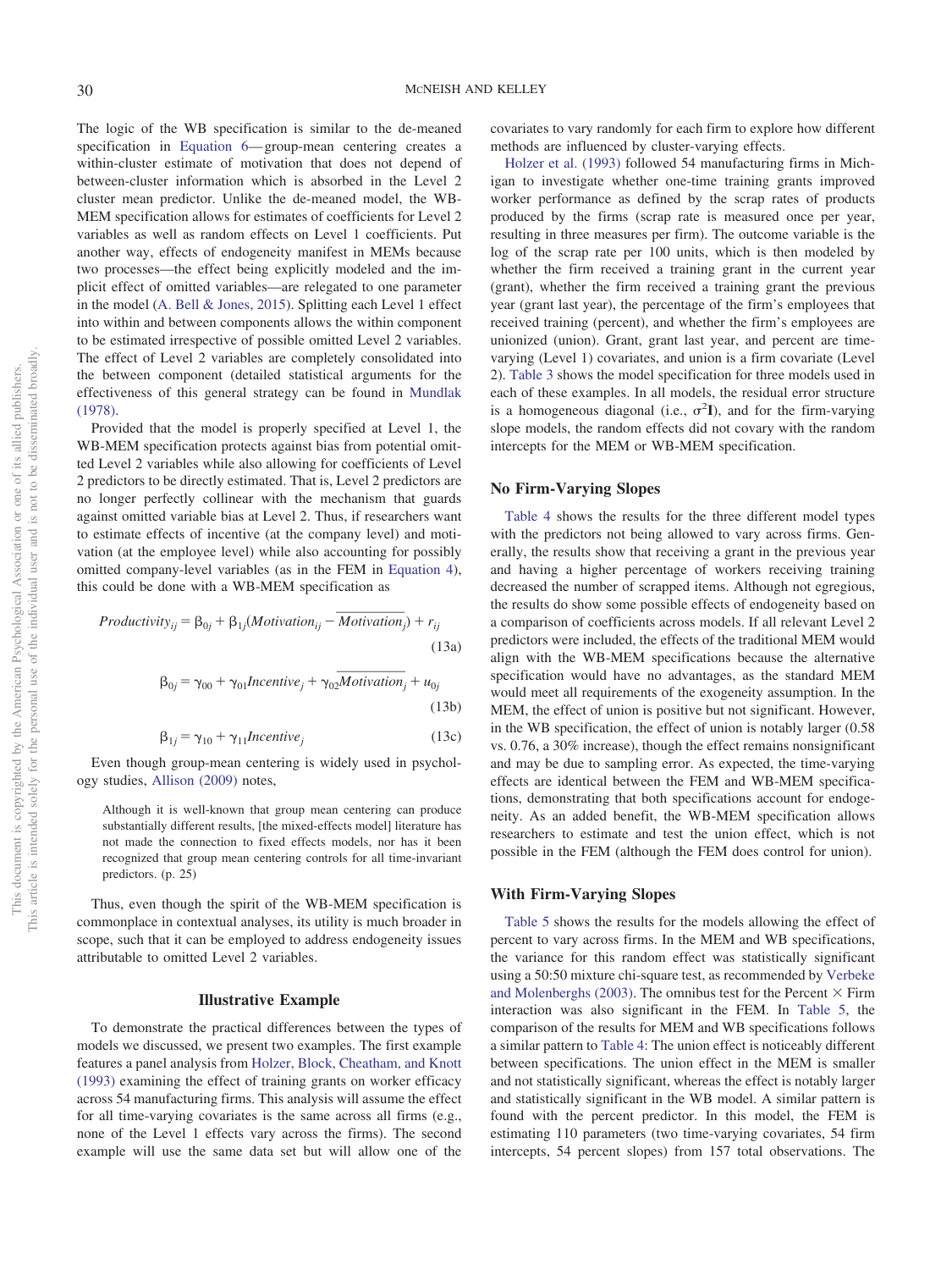<span id="page-11-0"></span>

| Table 3                                                       |  |  |
|---------------------------------------------------------------|--|--|
| Model Equations for the Holzer et al. (1993) Example Analyses |  |  |

| Model type | No firm-varying slopes                                                                                                                                                                                                                                                                                                                                                                             | With firm-varying slopes                                                                                                                                                                                                                                                                                                                                                                       |
|------------|----------------------------------------------------------------------------------------------------------------------------------------------------------------------------------------------------------------------------------------------------------------------------------------------------------------------------------------------------------------------------------------------------|------------------------------------------------------------------------------------------------------------------------------------------------------------------------------------------------------------------------------------------------------------------------------------------------------------------------------------------------------------------------------------------------|
| <b>MEM</b> | $Log(Scrap Rate) = \beta_0 + \beta_1 Grant_{ii} + \beta_2 Grant LV_{ii}$<br>+ $\beta_3$ Percent <sub>ij</sub> + $r_{ij}$<br>$\beta_0 = \gamma_{00} + \gamma_{01} Union_i + u_{0i}$<br>$\beta_1 = \gamma_{10}$<br>$\beta_2 = \gamma_{20}$<br>$\beta_3 = \gamma_{30}$                                                                                                                                | $Log(Scrap Rate) = \beta_0 + \beta_1 Grant_{ii} + \beta_2 Grant LV_{ii}$<br>+ $\beta_3 Percent_{ij} + r_{ij}$<br>$\beta_0 = \gamma_{00} + \gamma_{01} Union_i + u_{0i}$<br>$\beta_1 = \gamma_{10}$<br>$\beta_2 = \gamma_{20}$<br>$\beta_3 = \gamma_{30} + u_{3i}$                                                                                                                              |
| <b>FEM</b> | $Log(Scrap Rate) = \beta_1(Grant_{ii}) + \beta_2(Grant_{ii})$<br>+ $\beta_3(Percent_{ii})$ + $\alpha_1 Firm_1$ +  + $\alpha_{54} Firm_{54}$<br>$+ r_{ij}$                                                                                                                                                                                                                                          | $Log(Scrap Rate) = \beta_1(Grant_{ii}) + \beta_2(Grant LV_{ii})$<br>$+\alpha_1 Firm_1 + \ldots + \alpha_{54} Firm_{54}$<br>$+ \gamma_1(Firm_1 \times Percent_{ii}) + \dots$<br>+ $\gamma_{54}(Firm_{54}\times Percent_{ii})$ + $r_{ii}$                                                                                                                                                        |
| WB-MEM     | $Log(Scrap Rate) = \beta_0 + \beta_1(Grant_{ii} - Grant_{i})$<br>$+ \beta_2(Grant\ LY_{ii} - Grant\ LY_{i})$<br>$+ \beta_3(Percent_{ij} - Percent_j) + r_{ij}$<br>$\beta_0 = \gamma_{00} + \gamma_{01} Union_i + \gamma_{02} Grant_i + \gamma_{03} Grant LY_i$<br>$+ \gamma_{04}$ Percent <sub>i</sub> + $u_{0i}$<br>$\beta_1 = \gamma_{10}$<br>$\beta_2 = \gamma_{20}$<br>$\beta_3 = \gamma_{30}$ | $Log(Scrap Rate) = \beta_0 + \beta_1(Grant_{ii} - Grant_{i})$<br>$+ \beta_2(Grant\ LY_{ii} - Grant\ LY_{i})$<br>$+ \beta_3(Percent_{ii} - Percent_i) + r_{ii}$<br>$\beta_0 = \gamma_{00} + \gamma_{01} Union_i + \gamma_{02} Grant_i$<br>$+ \gamma_{03} Grant LY_i + \gamma_{04} Percent_i + u_{0i}$<br>$\beta_1 = \gamma_{10}$<br>$\beta_2 = \gamma_{20}$<br>$\beta_3 = \gamma_{30} + u_{3i}$ |

 $Note.$  MEM = mixed effects model; FEM = fixed effects model; WB-MEM = MEM with within-between specification; LY = last year.

model can be fit, but the model is heavily parameterized (only 47 degrees of freedom remain from 157 observations), which is reflected in the instability of the estimates, which depart from the estimates of the other models.

## **Discussion**

Readers may note that the within– between specification possesses the advantages of FEMs while maintaining the flexibility of MEMs. This begs the question, when should researchers use standard FEMs or MEMs? [A. Bell and Jones \(2015\)](#page-13-3) addressed this via theoretical and simulation-based arguments and found

<span id="page-11-1"></span>Table 4 *[Holzer et al. \(1993\)](#page-13-31) Results for Model With No Firm-Varying Slopes*

|                         | <b>MEM</b> |                  | <b>FEM</b> |        | WB-MEM  |                  |
|-------------------------|------------|------------------|------------|--------|---------|------------------|
| Predictor               | Est.       | $\boldsymbol{p}$ | Est.       | p      | Est.    | $\boldsymbol{p}$ |
| Time-varying predictors |            |                  |            |        |         |                  |
| Intercept               | .58        |                  |            |        | $-.27$  |                  |
| Grant                   | $-.08$     | .65              | $-.07$     | .66    | $-.07$  | .66              |
| Grant LY                | $-.63$     | < 0.01           | $-.65$     | < 0.01 | $-.65$  | < 0.01           |
| Percent                 | $-.56$     | < 0.01           | $-.60$     | < 0.01 | $-.60$  | < 0.01           |
| Firm-level predictors   |            |                  |            |        |         |                  |
| Unionized               | .58        | .18              |            |        | .76     | .07              |
| Grant mean              |            |                  |            |        | 2.24    | .16              |
| Grant LY mean           |            |                  |            |        | $-1.14$ | .49              |
| Percent mean            |            |                  |            |        | .37     | .54              |
| Variance components     |            |                  |            |        |         |                  |
| Var(int)                | 2.02       |                  |            |        | 1.76    |                  |
| Var(Residual)           | .23        |                  | .23        |        | .23     |                  |

*Note.* MEM = mixed effects model; FEM = fixed effects model; WB- $MEM = MEM$  with within-between specification; Est. = estimate;  $LY =$ last year.

that the WB specification is at least as good as the FEM with respect to estimating coefficients in the presence of endogeneity due to omitted variables. Bell and Jones also found that the WB specification often outperformed the FEM in other scenarios such as unbalanced clusters. As noted earlier in this article, FEMs can be more cumbersome to specify for more complex analyses for which automated procedures do not always exist (e.g., FEM regressions in Stata are straightforward to specify but a fixed effects mediation model in M*plus* is not) or are unable to address common types of data structures and research questions that MEMs can handle with relative ease. By using a WB specification, the flexibility of MEMs can be realized while

<span id="page-11-2"></span>Table 5

*[Holzer et al. \(1993\)](#page-13-31) Results for Model With Firm-Varying Slopes*

|                         | <b>MEM</b> |                  | FEM    |                  | WB-MEM  |                  |  |
|-------------------------|------------|------------------|--------|------------------|---------|------------------|--|
| Predictor               | Est.       | $\boldsymbol{p}$ | Est.   | $\boldsymbol{p}$ | Est.    | $\boldsymbol{p}$ |  |
| Time-varying predictors |            |                  |        |                  |         |                  |  |
| Intercept               | .52        |                  |        |                  | $-.22$  |                  |  |
| <b>Grant</b>            | $-.29$     | .06              | $-.41$ | .58              | $-.28$  | .07              |  |
| Grant LY                | $-.72$     | < 0.01           | $-.86$ | < 0.01           | $-.74$  | < 0.01           |  |
| Percent                 | $-.41$     | .07              | $-.50$ | .04              | $-.46$  | .05              |  |
| Firm-level predictors   |            |                  |        |                  |         |                  |  |
| Unionized               | .63        | .13              |        |                  | .78     | .05              |  |
| Grant mean              |            |                  |        |                  | 1.98    | .20              |  |
| Grant LY mean           |            |                  |        |                  | $-1.03$ | .52              |  |
| Percent mean            |            |                  |        |                  | .28     | .65              |  |
| Variance components     |            |                  |        |                  |         |                  |  |
| Var(int)                |            | 1.71             |        |                  |         | 1.55             |  |
| Var(Percent)            | .64        |                  |        |                  | .62     |                  |  |
| Var(Residual)           | .16        |                  | .16    |                  | .16     |                  |  |

*Note.* MEM = mixed effects model; FEM = fixed effects model;  $WB =$ MEM with within-between specification; Est.  $=$  estimate; LY  $=$  last year.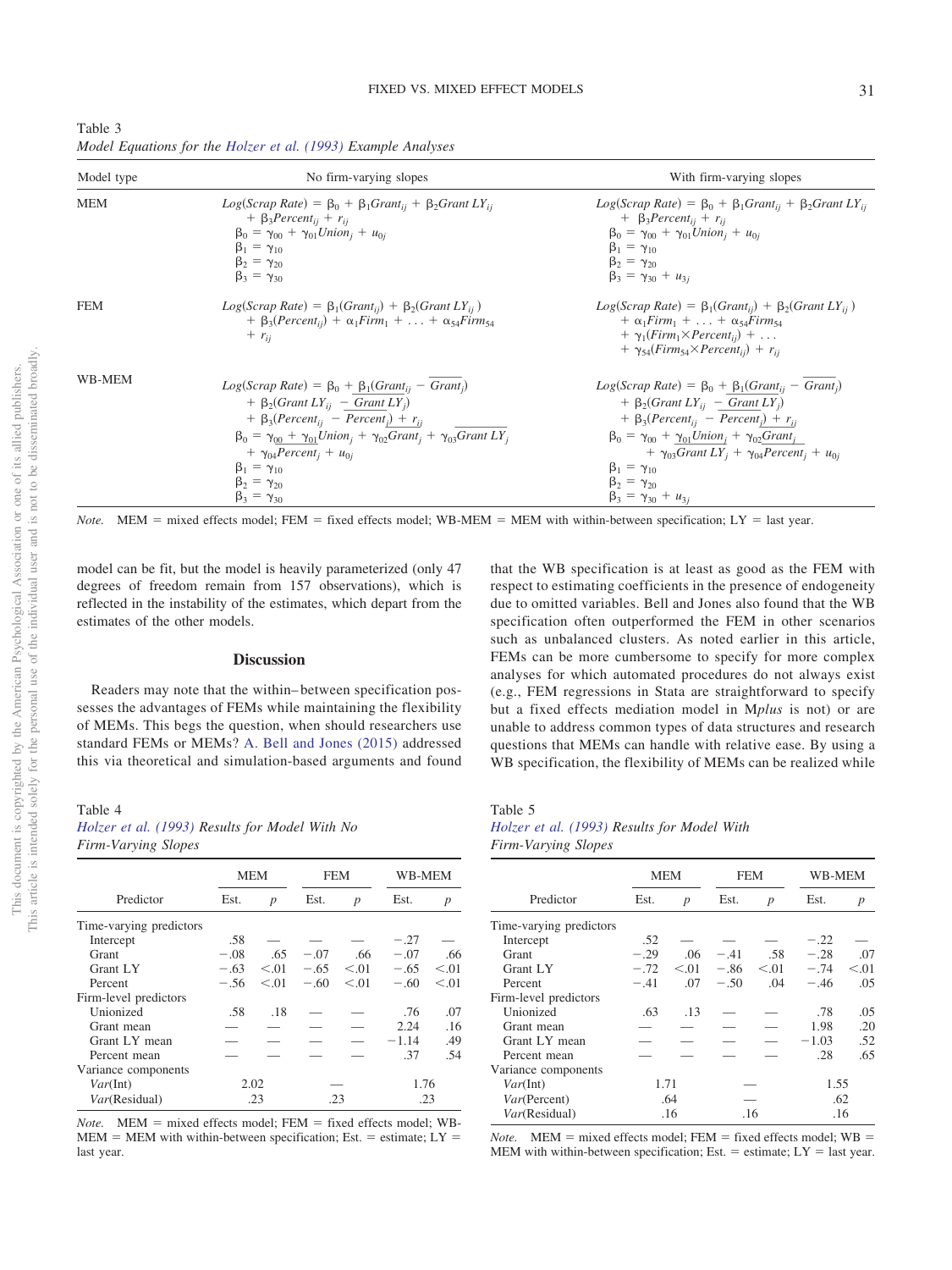simultaneously estimating Level 1 effects that are protected from threats of omitted variables, at least to the extent that such protection is afforded by FEMs. With the WB specification, researchers do not have to consciously disregard aspects like cluster-varying effects or mediation hypotheses—these can be framed within the WB specification. More directly, MEMs can very often be specified in a way that can encompass the benefits of FEMs while also maintaining the flexibility to assess more types of and more complex research interests.

If researchers are weary of the assumptions made by including random effects, [Dieleman and Templin \(2014\)](#page-13-30) also note that the WB specification does not necessarily require that clustering be accommodated with MEM—the WB specification can be adapted for use with cluster-robust errors or generalized estimating equations, such that omitted confounder bias can be similarly guarded against if clustering is accommodated with design-based methods. As has been argued (e.g., [Beck & Katz,](#page-13-21) [2001;](#page-13-21) [A. Bell & Jones, 2015;](#page-13-3) [Castellano, Rabe-Hesketh, &](#page-13-32) [Skrondal, 2014\)](#page-13-32), the information that is being discarded in FEMs can often explain phenomena of interest; indeed, an MEM approach would allow a richer set of questions to be addressed. It is unwise to merely control for the entirety of Level 2 when there are straightforward ways to incorporate such information into the model and preserve access to research questions addressing Level 2 effects.

As studies continue to stray from the classic controlled experiment and as nonrandom samples continue to be collected, endogeneity increasingly threatens the validity of claims made by researchers. Given the increasingly interwoven and complex processes that are modeled in modern psychological research, omitted confounders are a genuine concern and researchers from the psychological tradition would be wise to adopt some econometric tools and concerns. Altering MEMs ever so slightly so that they form a WB-MEM specification could go a long way to address the impact of endogeneity issues have had on models for psychological data. Additionally, such a specification would allow more flexibility for econometrically grounded researchers accustomed to employing the FEM framework. This type of cross-fertilization of methods presents advantages for a wide variety of researchers, similar to the emergence of structural equation modeling framework that arose from blending structural models from economics with factor models from psychology, forming a stronger overall modeling framework.

Despite the high praise given to the WB-MEM specification, it is not a universal solution for modeling clustered data. As noted in [McNeish and Stapleton \(2016\),](#page-14-12) the performance of MEMs, including the WB specification, are adversely affected by small samples. Both [A. Bell and Jones \(2015\)](#page-13-3) and [McNeish](#page-14-12) [and Stapleton \(2016\)](#page-14-12) recommended a FEM when the number of Level 2 units is small. In such cases, the data are often not sufficiently rich to support the more ambitious WB-MEM specification [\(Maas & Hox, 2005;](#page-14-6) [Stegmueller, 2013\)](#page-14-26). The random effects in a WB-MEM also assume random sampling of clusters. Should this assumption be inappropriate, the assumption could be circumvented with an FEM because no such assumption is required in the FEM framework. Alternatively, design-based methods like generalized estimating equations can accommodate a WB specification that preserves Level 2 predictors without modeling with random effects. The WB-MEM specification also does not solve *all* issues with endogeneity. If researchers are trying to estimate treatment effects, endogeneity can occur when treatment and control groups are nonrandom or self-selected (e.g., only poorly performing employees are eligible for selection into the treatment group). Endogeneity, in this case, is attributable to properties of the research design, measurement errors, and/or the data collection, not due to the way the data are modeled [\(A. Bell &](#page-13-3) [Jones, 2015;](#page-13-3) [Kennedy, 2008;](#page-14-39) [Li, 2011\)](#page-14-40). Neither the WB specification nor the FEM address endogeneity attributable to the research design, and any estimated treatment effects using these methods would still be likely to contain bias—WB-MEM and FEMs primarily address endogeneity introduced from omission of Level 2 variables. For endogeneity of this type, researchers could condition on covariates (e.g., ANCOVA), use *propensity score methods*, or use *instrumental variables* to accommodate the endogeneity present in the variables themselves. Consistent with the overall theme of this article, the instrumental variables approach is another method that is well known by researchers trained in the econometric tradition but is not used by many researchers with backgrounds in psychology. The details concomitant with instrumental variables is beyond the scope of this article, so we will not address this method here—for more information, see [DeMaris \(2014\)](#page-13-28) or [Foster and McLanahan](#page-13-33) [\(1996\)](#page-13-33) for studies grounded in psychology. For more general treatments, see [Angrist and Krueger \(2001\),](#page-12-4) [Greenland \(2000\),](#page-13-34) or [Heckman \(1997\).](#page-13-35)

In conclusion, both MEMs and FEMs have advantages that can provide unique benefits in the context of modeling clustered data, whereas the WB-MEM specification is an option that can often capitalize on advantages of both methods. Our goal has not been to show either method in a negative light but rather to bridge the two methods together to show how they can complement each other. As the line distinguishing psychology from economics continues to be blurred, it is beneficial for both types of researchers to leverage the best methodologies available across both fields. Different disciplines often emphasize different aspects of the same type of analyses, so integrating these different perspectives can only serve to strengthen analyses in all disciplines. Sometimes, the lack of awareness to a certain approach is not because it is not appropriate but simply because it is not discussed in key training materials. We hope this article helps to facilitate more understanding and awareness of the available models.

## **References**

- <span id="page-12-1"></span>Adjerid, I., & Kelley, K. (2018). Big data in psychology: A framework for research advancement. *American Psychologist*. Advance online publication. <http://dx.doi.org/10.1037/amp0000190>
- <span id="page-12-0"></span>Allison, P. D. (2009). *Fixed effects regression models*. Thousand Oaks, CA: Sage. <http://dx.doi.org/10.4135/9781412993869>
- <span id="page-12-4"></span>Angrist, J. D., & Krueger, A. B. (2001). Instrumental variables and the search for identification: From supply and demand to natural experiments. *Journal of Economic Perspectives, 15,* 69 – 85.
- <span id="page-12-2"></span>Antonakis, J. (2017). On doing better science: From thrill of discovery to policy implications. *The Leadership Quarterly, 28,* 5–21.
- <span id="page-12-3"></span>Antonakis, J., Bendahan, S., Jacquart, P., & Lalive, R. (2010). On making causal claims: A review and recommendations. *The Leadership Quarterly, 21,* 1086 –1120.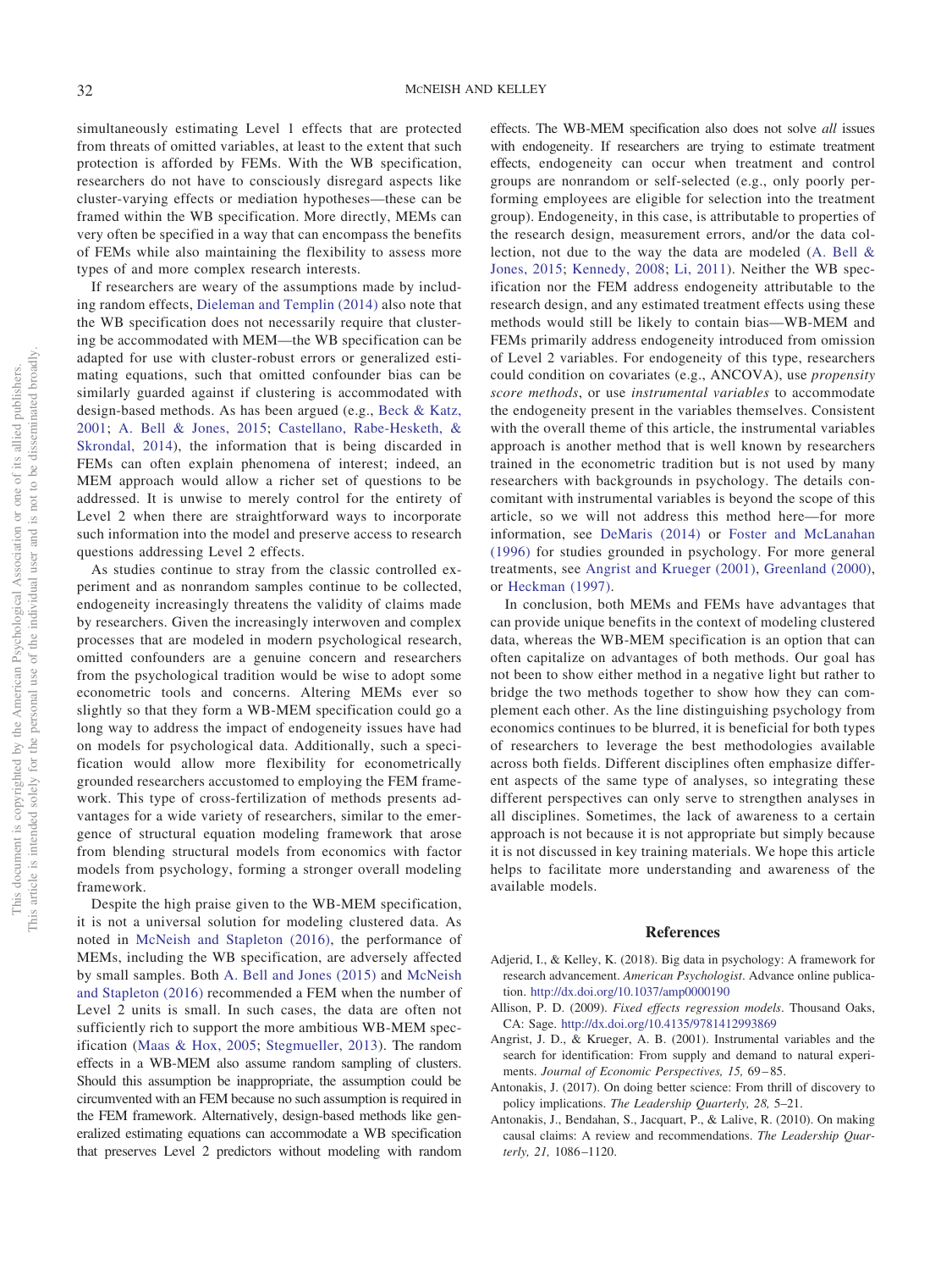- <span id="page-13-27"></span>Antonakis, J., Bendahan, S., Jacquart, P., & Lalive, R. (2014). Causality and endogeneity: Problems and solutions. In D. V. Day (Ed.), *The Oxford handbook of leadership and organizations* (pp. 93–117). New York, NY: Oxford University Press.
- <span id="page-13-18"></span>Baldwin, S. A., & Fellingham, G. W. (2013). Bayesian methods for the analysis of small sample multilevel data with a complex variance structure. *Psychological Methods, 18,* 151–164. [http://dx.doi.org/10.1037/](http://dx.doi.org/10.1037/a0030642) [a0030642](http://dx.doi.org/10.1037/a0030642)
- <span id="page-13-12"></span>Baltagi, B. (2013). *Econometric analysis of panel data*. New York, NY: Wiley.
- <span id="page-13-15"></span>Bates, D. M. (2010). *lme4: Mixed-effects modeling with R*. Retrieved from <http://lme4.r-forge.r-project.org/book/>
- <span id="page-13-20"></span>Bauer, D. J., Preacher, K. J., & Gil, K. M. (2006). Conceptualizing and testing random indirect effects and moderated mediation in multilevel models: New procedures and recommendations. *Psychological Methods, 11,* 142–163. [http://dx.doi.org/10.1037/1082-989X.11.2](http://dx.doi.org/10.1037/1082-989X.11.2.142) [.142](http://dx.doi.org/10.1037/1082-989X.11.2.142)
- <span id="page-13-2"></span>Bauer, D. J., & Sterba, S. K. (2011). Fitting multilevel models with ordinal outcomes: Performance of alternative specifications and methods of estimation. *Psychological Methods, 16,* 373–390. [http://dx.doi.org/10](http://dx.doi.org/10.1037/a0025813) [.1037/a0025813](http://dx.doi.org/10.1037/a0025813)
- <span id="page-13-21"></span>Beck, N., & Katz, J. N. (2001). Throwing out the baby with the bath water: A comment on Green, Kim, and Yoon. *International Organization, 55,* 487– 495. <http://dx.doi.org/10.1162/00208180151140658>
- <span id="page-13-3"></span>Bell, A., & Jones, K. (2015). Explaining fixed effects: Random effects modeling of time-series cross-sectional and panel data. *Political Science Research and Methods, 3,* 133–153. [http://dx.doi.org/10.1017/psrm](http://dx.doi.org/10.1017/psrm.2014.7) [.2014.7](http://dx.doi.org/10.1017/psrm.2014.7)
- <span id="page-13-14"></span>Bell, B., Morgan, G., Schoeneberger, J. B., Kromrey, J., & Ferron, J. (2014). How low can you go? An investigation of the influence of sample size and model complexity on point and interval estimates in two-level linear models. *Methodology: European Journal of Research Methods for the Behavioral and Social Sciences, 10,* 1–11. [http://dx.doi](http://dx.doi.org/10.1027/1614-2241/a000062) [.org/10.1027/1614-2241/a000062](http://dx.doi.org/10.1027/1614-2241/a000062)
- <span id="page-13-0"></span>Bollen, K., & Curran, P. (2006). *Latent curve models: A structural equation perspective*. New York, NY: Wiley.
- <span id="page-13-26"></span>Bryk, A. S., & Raudenbush, S. W. (1988). Toward a more appropriate conceptualization of research on school effects: A three-level hierarchical linear model. *American Journal of Education, 97,* 65–108. [http://dx](http://dx.doi.org/10.1086/443913) [.doi.org/10.1086/443913](http://dx.doi.org/10.1086/443913)
- <span id="page-13-32"></span>Castellano, K. E., Rabe-Hesketh, S., & Skrondal, A. (2014). Composition, context, and endogeneity in school and teacher comparisons. *Journal of Educational and Behavioral Statistics, 39,* 333–367. [http://dx.doi.org/10](http://dx.doi.org/10.3102/1076998614547576) [.3102/1076998614547576](http://dx.doi.org/10.3102/1076998614547576)
- <span id="page-13-9"></span>Clark, T. S., & Linzer, D. A. (2015). Should I use fixed or random effects? *Political Science Research and Methods, 3,* 399 – 408.
- <span id="page-13-13"></span>Dedrick, R. F., Ferron, J. M., Hess, M. R., Hogarty, K. Y., Kromrey, J. D., Lang, T. R.,... Lee, R. (2009). Multilevel modeling: A review of methodological issues and applications. *Review of Educational Research, 79,* 69 –102. [http://dx.doi.org/10.3102/0034654308325](http://dx.doi.org/10.3102/0034654308325581) [581](http://dx.doi.org/10.3102/0034654308325581)
- <span id="page-13-28"></span>DeMaris, A. (2014). Combating unmeasured confounding in crosssectional studies: Evaluating instrumental-variable and Heckman selection models. *Psychological Methods, 19,* 380 –397. [http://dx.doi.org/10](http://dx.doi.org/10.1037/a0037416) [.1037/a0037416](http://dx.doi.org/10.1037/a0037416)
- <span id="page-13-30"></span>Dieleman, J. L., & Templin, T. (2014). Random-effects, fixed-effects and the within-between specification for clustered data in observational health studies: A simulation study. *PLoS ONE, 9,* e110257. [http://dx.doi](http://dx.doi.org/10.1371/journal.pone.0110257) [.org/10.1371/journal.pone.0110257](http://dx.doi.org/10.1371/journal.pone.0110257)
- <span id="page-13-8"></span>Ebbes, P., Wedel, M., Böckenholt, U., & Steerneman, T. (2005). Solving and testing for regressor-error (in) dependence when no instrumental variables are available: With new evidence for the effect of education on income. *Quantitative Marketing and Economics, 3,* 365–392. [http://dx](http://dx.doi.org/10.1007/s11129-005-1177-6) [.doi.org/10.1007/s11129-005-1177-6](http://dx.doi.org/10.1007/s11129-005-1177-6)
- <span id="page-13-22"></span>Enders, C. K., & Tofighi, D. (2007). Centering predictor variables in cross-sectional multilevel models: A new look at an old issue. *Psychological Methods, 12,* 121–138. [http://dx.doi.org/10.1037/1082-989X.12](http://dx.doi.org/10.1037/1082-989X.12.2.121) [.2.121](http://dx.doi.org/10.1037/1082-989X.12.2.121)
- <span id="page-13-24"></span>Feaster, D., Brincks, A., Robbins, M., & Szapocznik, J. (2011). Multilevel models to identify contextual effects on individual group member outcomes: A family example. *Family Process, 50,* 167–183. [http://dx.doi](http://dx.doi.org/10.1111/j.1545-5300.2011.01353.x) [.org/10.1111/j.1545-5300.2011.01353.x](http://dx.doi.org/10.1111/j.1545-5300.2011.01353.x)
- <span id="page-13-16"></span>Ferron, J. M., Bell, B. A., Hess, M. R., Rendina-Gobioff, G., & Hibbard, S. T. (2009). Making treatment effect inferences from multiple-baseline data: The utility of multilevel modeling approaches. *Behavior Research Methods, 41,* 372–384. [http://dx.doi](http://dx.doi.org/10.3758/BRM.41.2.372) [.org/10.3758/BRM.41.2.372](http://dx.doi.org/10.3758/BRM.41.2.372)
- <span id="page-13-29"></span>Ferron, J., Hogarty, K., Dedrick, R., Hess, M., Niles, J., & Kromrey, J. (2008). Reporting results from multilevel analyses. In A. O'Connell & B. McCoach (Eds.), *Multilevel analysis of educational data* (pp. 391– 426). Charlotte, NC: Information Age Publishing.
- <span id="page-13-33"></span>Foster, E. M., & McLanahan, S. (1996). An illustration of the use of instrumental variables: Do neighborhood conditions affect a young person's chance of finishing high school? *Psychological Methods, 1,* 249 –260. <http://dx.doi.org/10.1037/1082-989X.1.3.249>
- <span id="page-13-7"></span>Gardiner, J. C., Luo, Z., & Roman, L. A. (2009). Fixed effects, random effects and GEE: What are the differences? *Statistics in Medicine, 28,* 221–239. <http://dx.doi.org/10.1002/sim.3478>
- <span id="page-13-17"></span>Gelman, A. (2006). Prior distributions for variance parameters in hierarchical models (comment on article by Browne and Draper). *Bayesian Analysis, 1,* 515–534. <http://dx.doi.org/10.1214/06-BA117A>
- <span id="page-13-11"></span>Gelman, A., & Hill, J. (2006). *Data analysis using regression and multilevel/hierarchical models*. Cambridge, MA: Cambridge University Press. <http://dx.doi.org/10.1017/CBO9780511790942>
- <span id="page-13-4"></span>Goldstein, H. (1986). Multilevel mixed linear model analysis using iterative generalized least squares. *Biometrika, 73,* 43–56. [http://dx.doi.org/](http://dx.doi.org/10.1093/biomet/73.1.43) [10.1093/biomet/73.1.43](http://dx.doi.org/10.1093/biomet/73.1.43)
- <span id="page-13-5"></span>Goldstein, H. (1989). Restricted unbiased iterative generalized leastsquares estimation. *Biometrika, 76,* 622– 623. [http://dx.doi.org/10.1093/](http://dx.doi.org/10.1093/biomet/76.3.622) [biomet/76.3.622](http://dx.doi.org/10.1093/biomet/76.3.622)
- <span id="page-13-25"></span>Grady, M. W., & Beretvas, S. N. (2010). Incorporating student mobility in achievement growth modeling: A cross-classified multiple membership growth curve model. *Multivariate Behavioral Research, 45,* 393– 419. <http://dx.doi.org/10.1080/00273171.2010.483390>
- <span id="page-13-1"></span>Greene, W. (2003). *Econometric analysis*. Upper Saddle River, NJ: Prentice Hall.
- <span id="page-13-34"></span>Greenland, S. (2000). An introduction to instrumental variables for epidemiologists. *International Journal of Epidemiology, 29,* 722–729. [http://](http://dx.doi.org/10.1093/ije/29.4.722) [dx.doi.org/10.1093/ije/29.4.722](http://dx.doi.org/10.1093/ije/29.4.722)
- <span id="page-13-10"></span>Halaby, C. N. (2004). Panel models in sociological research: Theory into practice. *Annual Review of Sociology, 30,* 507–544.
- <span id="page-13-6"></span>Harville, D. A. (1977). Maximum likelihood approaches to variance component estimation and to related problems. *Journal of the American Statistical Association, 72,* 320 –338. [http://dx.doi.org/10.1080/](http://dx.doi.org/10.1080/01621459.1977.10480998) [01621459.1977.10480998](http://dx.doi.org/10.1080/01621459.1977.10480998)
- <span id="page-13-19"></span>Hayes, A. F. (2013). *Introduction to mediation, moderation, and conditional process analysis: A regression-based approach*. New York, NY: Guilford Press.
- <span id="page-13-35"></span>Heckman, J. (1997). Instrumental variables: A study of implicit behavioral assumptions used in making program evaluations. *The Journal of Human Resources, 32,* 441– 462. <http://dx.doi.org/10.2307/146178>
- <span id="page-13-23"></span>Hofmann, D. A., & Gavin, M. B. (1998). Centering decisions in hierarchical linear models: Implications for research in organizations. *Journal of Management, 24,* 623– 641. [http://dx.doi.org/10.1177/0149206398](http://dx.doi.org/10.1177/014920639802400504) [02400504](http://dx.doi.org/10.1177/014920639802400504)
- <span id="page-13-31"></span>Holzer, H. J., Block, R. N., Cheatham, M., & Knott, J. H. (1993). Are training subsidies for firms effective? The Michigan experience. *Indus-*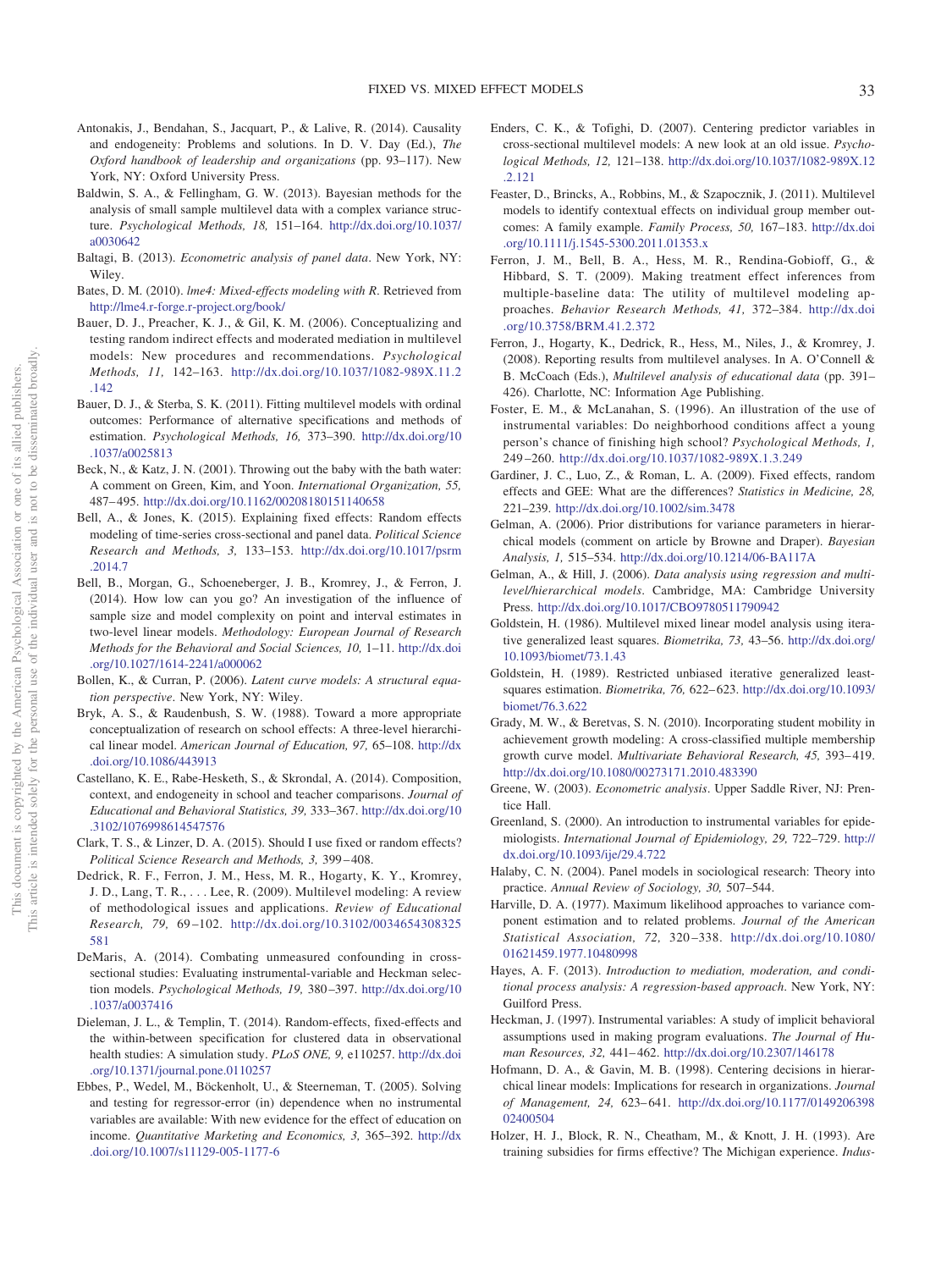*trial & Labor Relations Review, 46,* 625– 636. [http://dx.doi.org/10.1177/](http://dx.doi.org/10.1177/001979399304600403) [001979399304600403](http://dx.doi.org/10.1177/001979399304600403)

- <span id="page-14-0"></span>Hox, J. (2010). *Multilevel analysis: Techniques and applications*. Mahwah, NJ: Erlbaum.
- <span id="page-14-23"></span>Hox, J. J., van de Schoot, R., & Matthijsse, S. (2012). How few countries will do? Comparative survey analysis from a Bayesian perspective. *Survey Research Methods, 6,* 87–93.
- <span id="page-14-20"></span>Hsiao, C. (2003). *Analysis of panel data*. Cambridge, UK: Cambridge University Press. <http://dx.doi.org/10.1017/CBO9780511754203>
- <span id="page-14-11"></span>Huang, F. (2016). Alternatives to multilevel modeling for the analysis of clustered data. *Journal of Experimental Education, 84,* 175–196. [http://](http://dx.doi.org/10.1080/00220973.2014.952397) [dx.doi.org/10.1080/00220973.2014.952397](http://dx.doi.org/10.1080/00220973.2014.952397)
- <span id="page-14-21"></span>Judge, G. G., Griffiths, W. E., Hill, R. C., & Lee, T. C. (1985). *The theory and practice of econometrics*. New York, NY: Wiley.
- <span id="page-14-39"></span>Kennedy, P. (2008). *A guide to econometrics*. Malden, MA: Blackwell.
- <span id="page-14-28"></span>Kenny, D. A., Korchmaros, J. D., & Bolger, N. (2003). Lower level mediation in multilevel models. *Psychological Methods, 8,* 115–128. <http://dx.doi.org/10.1037/1082-989X.8.2.115>
- <span id="page-14-22"></span>Kenward, M. G., & Roger, J. H. (1997). Small sample inference for fixed effects from restricted maximum likelihood. *Biometrics, 53,* 983–997. <http://dx.doi.org/10.2307/2533558>
- <span id="page-14-18"></span>Kim, J., & Frees, E. W. (2006). Omitted variables in multilevel models. *Psychometrika, 71,* 659 – 690. [http://dx.doi.org/10.1007/s11336-005-](http://dx.doi.org/10.1007/s11336-005-1283-0) [1283-0](http://dx.doi.org/10.1007/s11336-005-1283-0)
- <span id="page-14-19"></span>Kim, J., & Frees, E. W. (2007). Multilevel modeling with correlated effects. *Psychometrika, 72,* 505–533. [http://dx.doi.org/10.1007/s11336-](http://dx.doi.org/10.1007/s11336-007-9008-1) [007-9008-1](http://dx.doi.org/10.1007/s11336-007-9008-1)
- <span id="page-14-37"></span>Kim, J. S., & Swoboda, C. M. (2010). Handling omitted variable bias in multilevel models: Model specification tests and robust estimation. In J. J. Hox & J. K. Roberts (Eds.), *Handbook of advanced multilevel analysis* (pp. 197–217). New York, NY: Routledge.
- <span id="page-14-33"></span>Kreft, I. G., de Leeuw, J., & Aiken, L. S. (1995). The effect of different forms of centering in hierarchical linear models. *Multivariate Behavioral Research, 30,* 1–21. [http://dx.doi.org/10.1207/s15327906](http://dx.doi.org/10.1207/s15327906mbr3001_1) [mbr3001\\_1](http://dx.doi.org/10.1207/s15327906mbr3001_1)
- <span id="page-14-27"></span>Krull, J. L., & MacKinnon, D. P. (1999). Multilevel mediation modeling in group-based intervention studies. *Evaluation Review, 23,* 418 – 444. <http://dx.doi.org/10.1177/0193841X9902300404>
- <span id="page-14-15"></span>Laird, N. M., & Ware, J. H. (1982). Random-effects models for longitudinal data. *Biometrics, 38,* 963–974. <http://dx.doi.org/10.2307/2529876>
- <span id="page-14-40"></span>Li, X. (2011). *Approaches to modelling heterogeneity in longitudinal studies*. Wellington, New Zealand: Victoria University.
- <span id="page-14-5"></span>Liang, K. Y., & Zeger, S. L. (1986). Longitudinal data analysis using generalized linear models. *Biometrika, 73,* 13–22. [http://dx.doi.org/10](http://dx.doi.org/10.1093/biomet/73.1.13) [.1093/biomet/73.1.13](http://dx.doi.org/10.1093/biomet/73.1.13)
- <span id="page-14-6"></span>Maas, C. J., & Hox, J. J. (2005). Sufficient sample sizes for multilevel modeling. *Methodology: European Journal of Research Methods for the Behavioral and Social Sciences, 1,* 86 –92. [http://dx.doi.org/10.1027/](http://dx.doi.org/10.1027/1614-2241.1.3.86) [1614-2241.1.3.86](http://dx.doi.org/10.1027/1614-2241.1.3.86)
- <span id="page-14-13"></span>Maxwell, S. E., Delaney, H. D., & Kelley, K. (2018). *Designing experiments and analyzing data: A model comparison perspective*. New York, NY: Routledge.
- <span id="page-14-24"></span>McNeish, D. (2016). On using Bayesian methods to address small sample problems. *Structural Equation Modeling, 23,* 750 –773. [http://dx.doi.org/](http://dx.doi.org/10.1080/10705511.2016.1186549) [10.1080/10705511.2016.1186549](http://dx.doi.org/10.1080/10705511.2016.1186549)
- <span id="page-14-25"></span>McNeish, D. (2017a). Challenging conventional wisdom for multivariate statistical models with small samples. *Review of Educational Research, 87,* 1117–1151. <http://dx.doi.org/10.3102/0034654317727727>
- <span id="page-14-17"></span>McNeish, D. (2017b). Small sample methods for multilevel modeling: A colloquial elucidation of REML and the Kenward-Roger correction. *Multivariate Behavioral Research, 52,* 661– 670. [http://dx.doi.org/10](http://dx.doi.org/10.1080/00273171.2017.1344538) [.1080/00273171.2017.1344538](http://dx.doi.org/10.1080/00273171.2017.1344538)
- <span id="page-14-12"></span>McNeish, D., & Stapleton, L. M. (2016). Modeling clustered data with very few clusters. *Multivariate Behavioral Research, 51,* 495–518. [http://dx](http://dx.doi.org/10.1080/00273171.2016.1167008) [.doi.org/10.1080/00273171.2016.1167008](http://dx.doi.org/10.1080/00273171.2016.1167008)
- <span id="page-14-9"></span>McNeish, D., Stapleton, L. M., & Silverman, R. D. (2017). On the unnecessary ubiquity of hierarchical linear modeling. *Psychological Methods, 22,* 114 –140. <http://dx.doi.org/10.1037/met0000078>
- <span id="page-14-35"></span>McNeish, D., & Wentzel, K. R. (2017). Accommodating small sample sizes in three-level models when the third level is incidental. *Multivariate Behavioral Research, 52,* 200 –215. [http://dx.doi.org/10.1080/](http://dx.doi.org/10.1080/00273171.2016.1262236) [00273171.2016.1262236](http://dx.doi.org/10.1080/00273171.2016.1262236)
- <span id="page-14-34"></span>Meyers, J. L., & Beretvas, S. N. (2006). The impact of inappropriate modeling of cross-classified data structures. *Multivariate Behavioral Research, 41,* 473– 497. [http://dx.doi.org/10.1207/s15327906](http://dx.doi.org/10.1207/s15327906mbr4104_3) [mbr4104\\_3](http://dx.doi.org/10.1207/s15327906mbr4104_3)
- <span id="page-14-7"></span>Moulton, B. R. (1986). Random group effects and the precision of regression estimates. *Journal of Econometrics, 32,* 385–397. [http://dx.doi.org/](http://dx.doi.org/10.1016/0304-4076%2886%2990021-7) [10.1016/0304-4076\(86\)90021-7](http://dx.doi.org/10.1016/0304-4076%2886%2990021-7)
- <span id="page-14-8"></span>Moulton, B. R. (1990). An illustration of a pitfall in estimating the effects of aggregate variables on micro units. *The Review of Economics and Statistics, 72,* 334 –338. <http://dx.doi.org/10.2307/2109724>
- <span id="page-14-38"></span>Mundlak, Y. (1978). On the pooling of time series and cross section data. *Econometrica, 46,* 69 – 85. <http://dx.doi.org/10.2307/1913646>
- <span id="page-14-16"></span>Patterson, H. D., & Thompson, R. (1971). Recovery of inter-block information when block sizes are unequal. *Biometrika, 58,* 545–554. [http://](http://dx.doi.org/10.1093/biomet/58.3.545) [dx.doi.org/10.1093/biomet/58.3.545](http://dx.doi.org/10.1093/biomet/58.3.545)
- <span id="page-14-10"></span>Petersen, M. A. (2009). Estimating standard errors in finance panel data sets: Comparing approaches. *Review of Financial Studies*, 22, 435–480. <http://dx.doi.org/10.1093/rfs/hhn053>
- <span id="page-14-36"></span>Plümper, T., & Troeger, V. E. (2007). Efficient estimation of timeinvariant and rarely changing variables in finite sample panel analyses with unit fixed effects. *Political Analysis, 15,* 124 –139. [http://dx.doi](http://dx.doi.org/10.1093/pan/mpm002) [.org/10.1093/pan/mpm002](http://dx.doi.org/10.1093/pan/mpm002)
- <span id="page-14-30"></span>Preacher, K. J. (2011). Multilevel SEM strategies for evaluating mediation in three-level data. *Multivariate Behavioral Research, 46,* 691–731. <http://dx.doi.org/10.1080/00273171.2011.589280>
- <span id="page-14-31"></span>Preacher, K. J., Curran, P. J., & Bauer, D. J. (2006). Computational tools for probing interactions in multiple linear regression, multilevel modeling, and latent curve analysis. *Journal of Educational and Behavioral Statistics, 31,* 437– 448. [http://dx.doi.org/10.3102/](http://dx.doi.org/10.3102/10769986031004437) [10769986031004437](http://dx.doi.org/10.3102/10769986031004437)
- <span id="page-14-29"></span>Preacher, K. J., Zyphur, M. J., & Zhang, Z. (2010). A general multilevel SEM framework for assessing multilevel mediation. *Psychological Methods, 15,* 209 –233. <http://dx.doi.org/10.1037/a0020141>
- <span id="page-14-3"></span>Rabe-Hesketh, S., & Skrondal, A. (2008). *Multilevel and longitudinal modeling using Stata*. Berkeley, CA: Stata Press.
- <span id="page-14-32"></span>Raudenbush, S., & Bryk, A. S. (1986). A hierarchical model for studying school effects. *Sociology of Education, 59,* 1–17. [http://dx.doi.org/10](http://dx.doi.org/10.2307/2112482) [.2307/2112482](http://dx.doi.org/10.2307/2112482)
- <span id="page-14-1"></span>Raudenbush, S. W., & Bryk, A. S. (2002). *Hierarchical linear models: Applications and data analysis methods*. Thousand Oaks, CA: Sage.
- <span id="page-14-14"></span>Schurer, S., & Yong, J. (2012). *Personality, well-being and the marginal utility of income: What can we learn from random coefficient models?* Health, Econometrics and Data Group (HEDG) Working Papers. Department of Economics, University of York, York, United Kingdom.
- <span id="page-14-4"></span>Singer, J. D., & Willett, J. B. (2003). *Applied longitudinal data analysis: Modeling change and event occurrence*. New York, NY: Oxford University Press. [http://dx.doi.org/10.1093/acprof:oso/9780195152968.001](http://dx.doi.org/10.1093/acprof:oso/9780195152968.001.0001) [.0001](http://dx.doi.org/10.1093/acprof:oso/9780195152968.001.0001)
- <span id="page-14-2"></span>Snijders, T. A. B., & Bosker, R. J. (2012). *Multilevel analysis*. London, UK: Sage.
- <span id="page-14-26"></span>Stegmueller, D. (2013). How many countries for multilevel modeling? A comparison of frequentist and Bayesian approaches. *American Journal of Political Science, 57,* 748 –761. [http://dx.doi.org/10.1111/](http://dx.doi.org/10.1111/ajps.12001) aips.12001